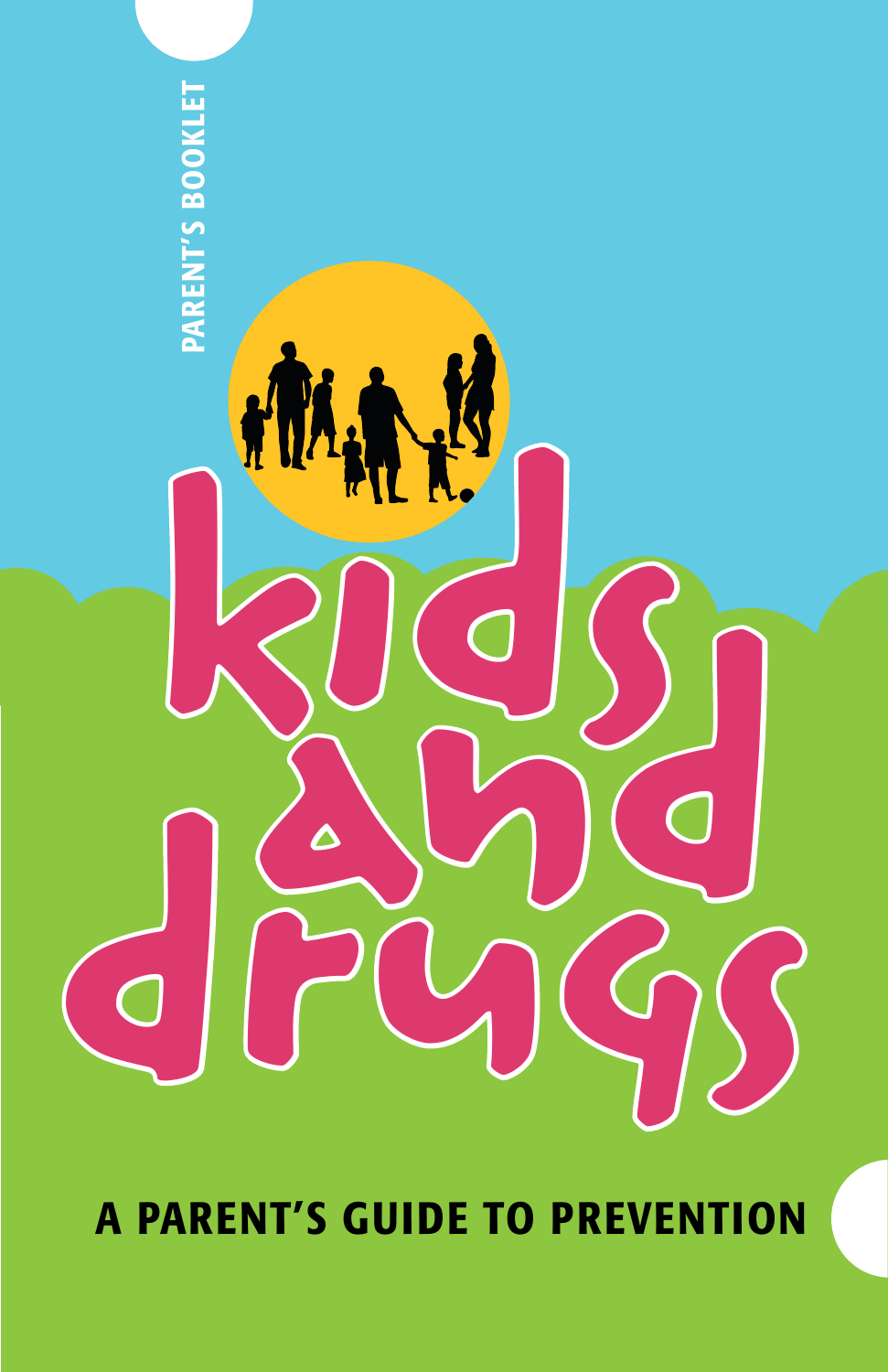

Parent's booklet

# Kids and drugs: A parent's guide to prevention

A joint project of Alberta Health Services, Addiction and Mental Health, and the RCMP Drugs and Organized Crime Awareness Service





Royal Canadian Gendarmerie royale<br>Mounted Police du Canada

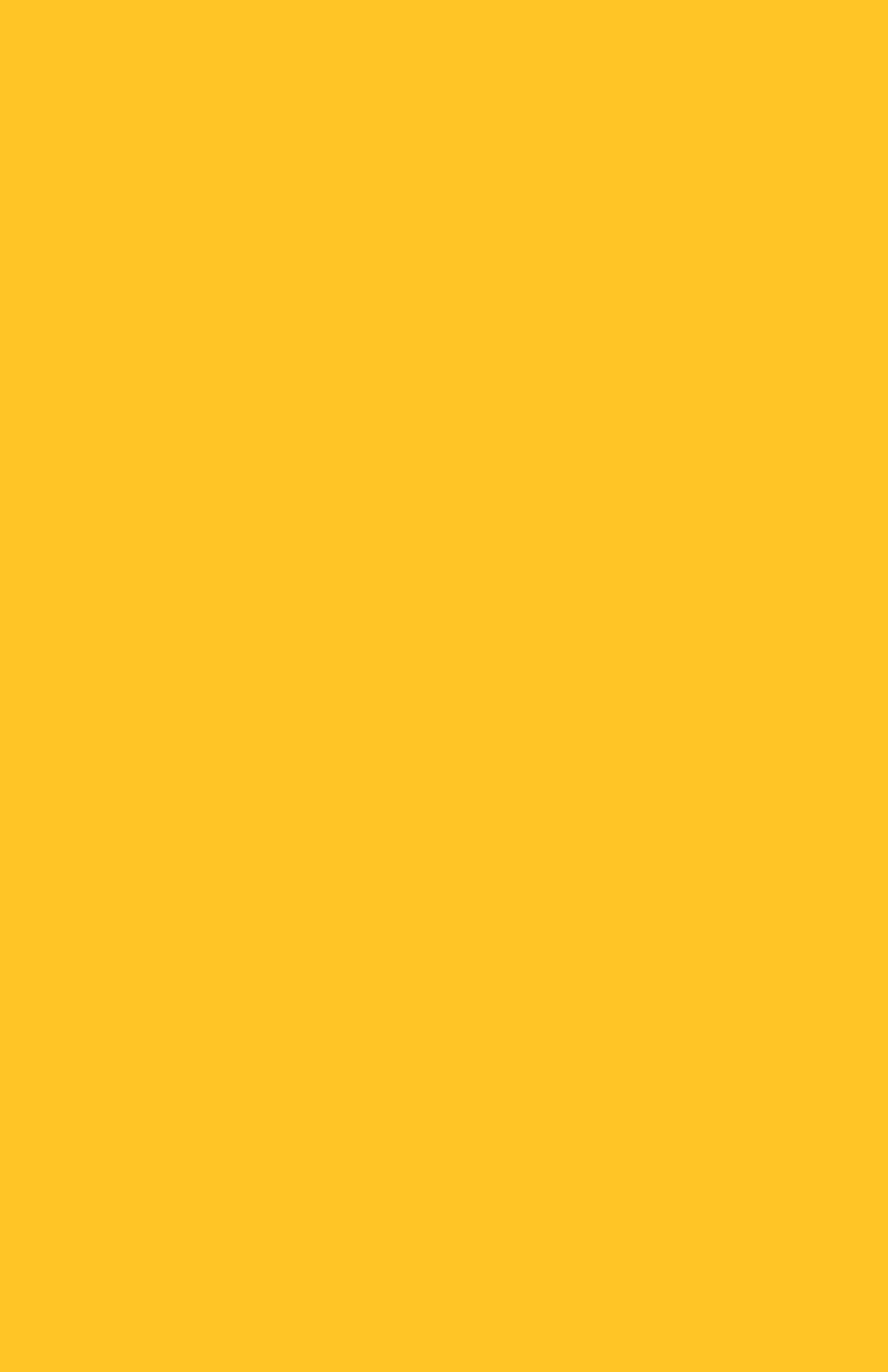# **Contents**

| Helping your kids make good decisions  18      |
|------------------------------------------------|
|                                                |
|                                                |
|                                                |
|                                                |
|                                                |
|                                                |
|                                                |
|                                                |
|                                                |
|                                                |
| What next? Creating a personal action plan  37 |
|                                                |
|                                                |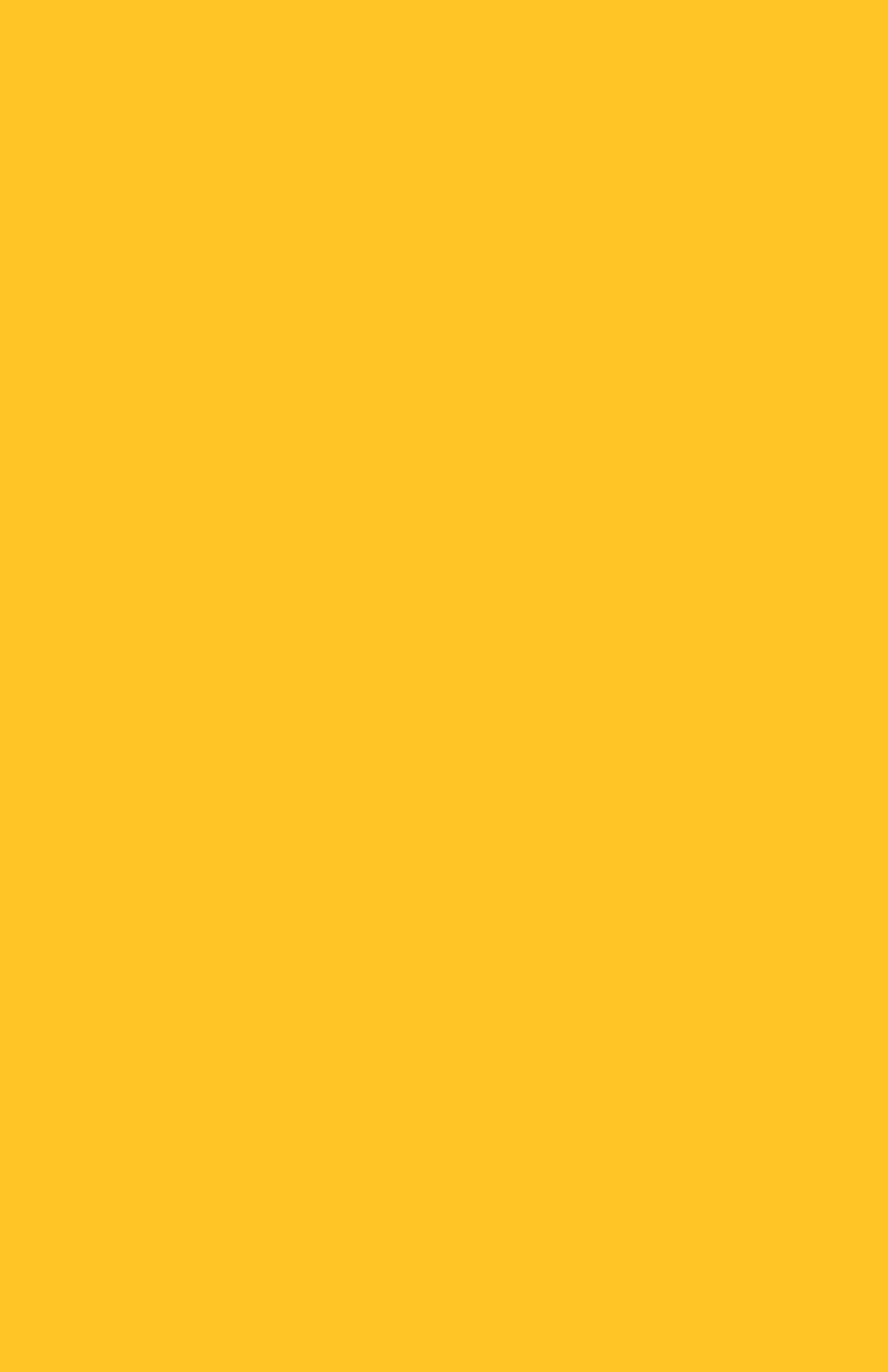# An invitation

Most young people don't end up abusing drugs. But in a world where alcohol, tobacco and other types of substances are well accepted, the risks are definitely there. Our children are exposed to a variety of mood-altering drugs as they grow up, and there are a lot of reasons they might consider experimenting. Perhaps they are curious about what it would feel like, or they like to take risks and seek excitement. Many young people also struggle to cope with school, their emotions, social situations and other types of stress.

Fortunately, we have available a powerful line of defence against the mixed messages our children sometimes get from our own drug using culture...You! Parents can equip their children to prepare for and handle the pressures and influences to use drugs. As a parent, you are a role model for your children, and you know your kids better than anyone else. You can encourage them to think critically and help

them understand the importance of being careful about what they put into their bodies.

This booklet provides many ideas for ways that you, as a parent, can make a difference with your attitude, your actions and your words. Despite all the challenges out there, you can raise a healthy child, free from drug abuse.

We invite you to learn more...

# **About this booklet**

*This publication is directed to Canadian parents and caregivers. It is primarily designed to support a series of workshops for parents who want to learn more about their role in preventing their schoolage children from using drugs. However, it is also a useful reference for parents who are not attending the workshops but want timely and reliable information on this important topic.*

*For more information, contact your local RCMP detachment.*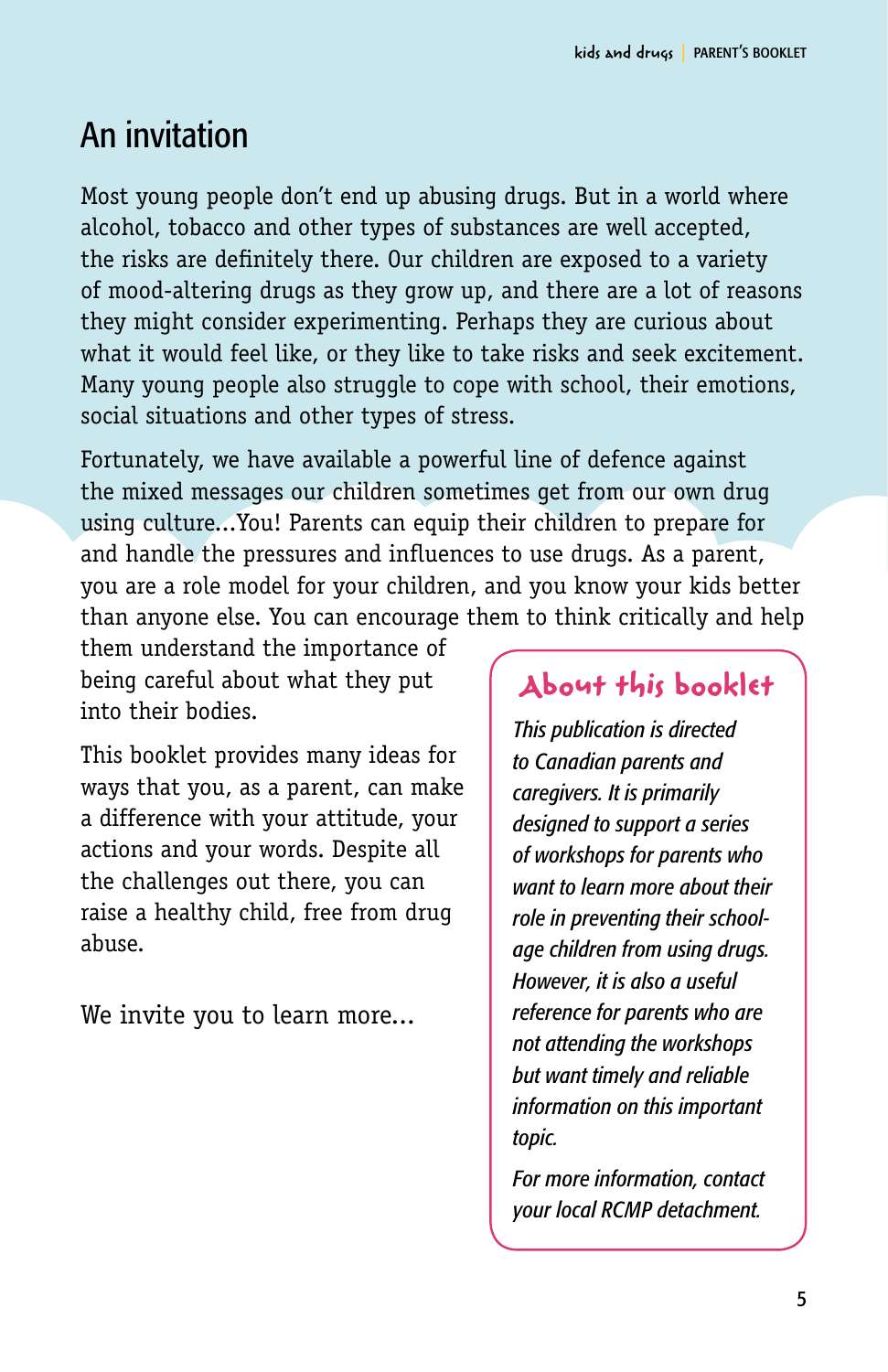# Introduction

It's not always easy to be a parent. When it comes to alcohol and drug use and your child, you probably ask yourself many questions. This booklet encourages you to think about your answers to some of these questions:

- Am I a good role model?
- Do I know how to communicate with my children?
- Am I helping my children learn how to make responsible decisions?
- Do I recognize that **young people need increased independence** and responsibility as they grow older?
- Am I helping my children to cope with pressure from their peer group?
- Am I using positive discipline techniques?
- Do I understand why young people might use drugs, and how to recognize the signs and symptoms of drug use?

**Note:** This booklet uses the terms "parent" and "drug" in specific ways. Please refer to the glossary at the back for definitions of these terms and several others that are identified in the following pages with an asterisk (\*) the first time they are used.

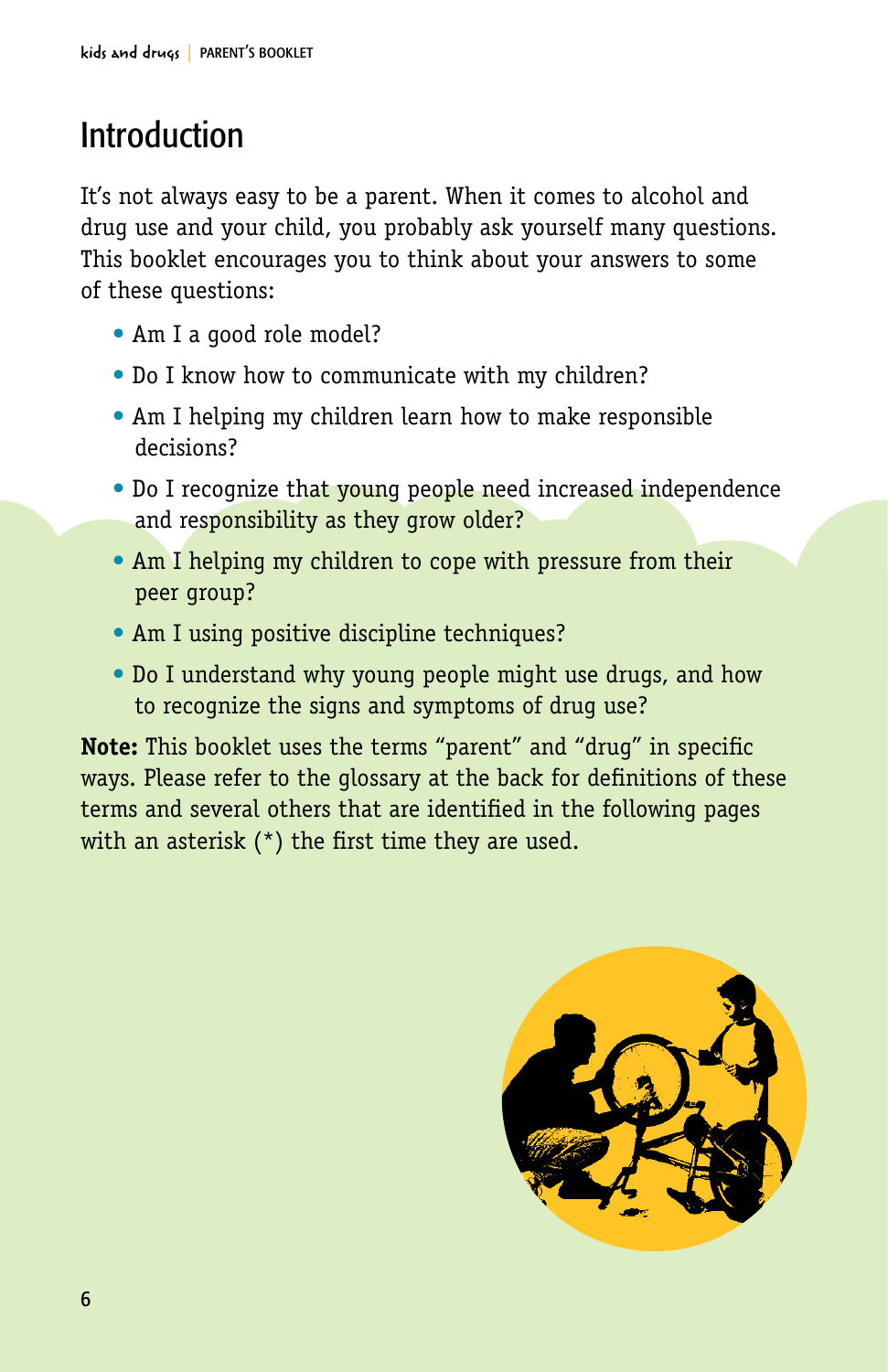# The power of parents

### You are the role model

Parents\* are their children's strongest role model and greatest influence. Your children will eventually adopt many of your values\* and types of behaviour, just as you have been influenced by your

parents. Your children notice and respond to the way you deal with problems, express feelings and celebrate special occasions.

As a parent, it is impossible to not model. Your children will see your example—positive or negative—as a pattern for the way life is to be lived.

Families are both a very important protective factor\* and risk factor\* influencing drug use problems among youth. In other words, what you do—or do **not** do—has a big impact on your child's decisions about using or not using drugs.\*

## **Something to think about**

*What do you do when somebody in the family (including yourself) makes a mistake? Do you get angry or upset and look for someone or something to blame? Or do you calmly assess what has gone wrong and consider what you can learn from the experience and how to avoid having the same problem come up again? If you get angry or excessively upset, do you apologize afterwards for behaving inappropriately?*

## Everyone makes mistakes

Keep in mind, though, that there is no such thing as an ideal family. Every family has problems, and everyone makes mistakes. Young people make mistakes, and parents make mistakes. What's more important for learning (yours and your children's) is the way you handle the situations when you do make mistakes. Honestly admitting when you are wrong and making amends can be a powerful way to model the behaviour you want your kids to adopt.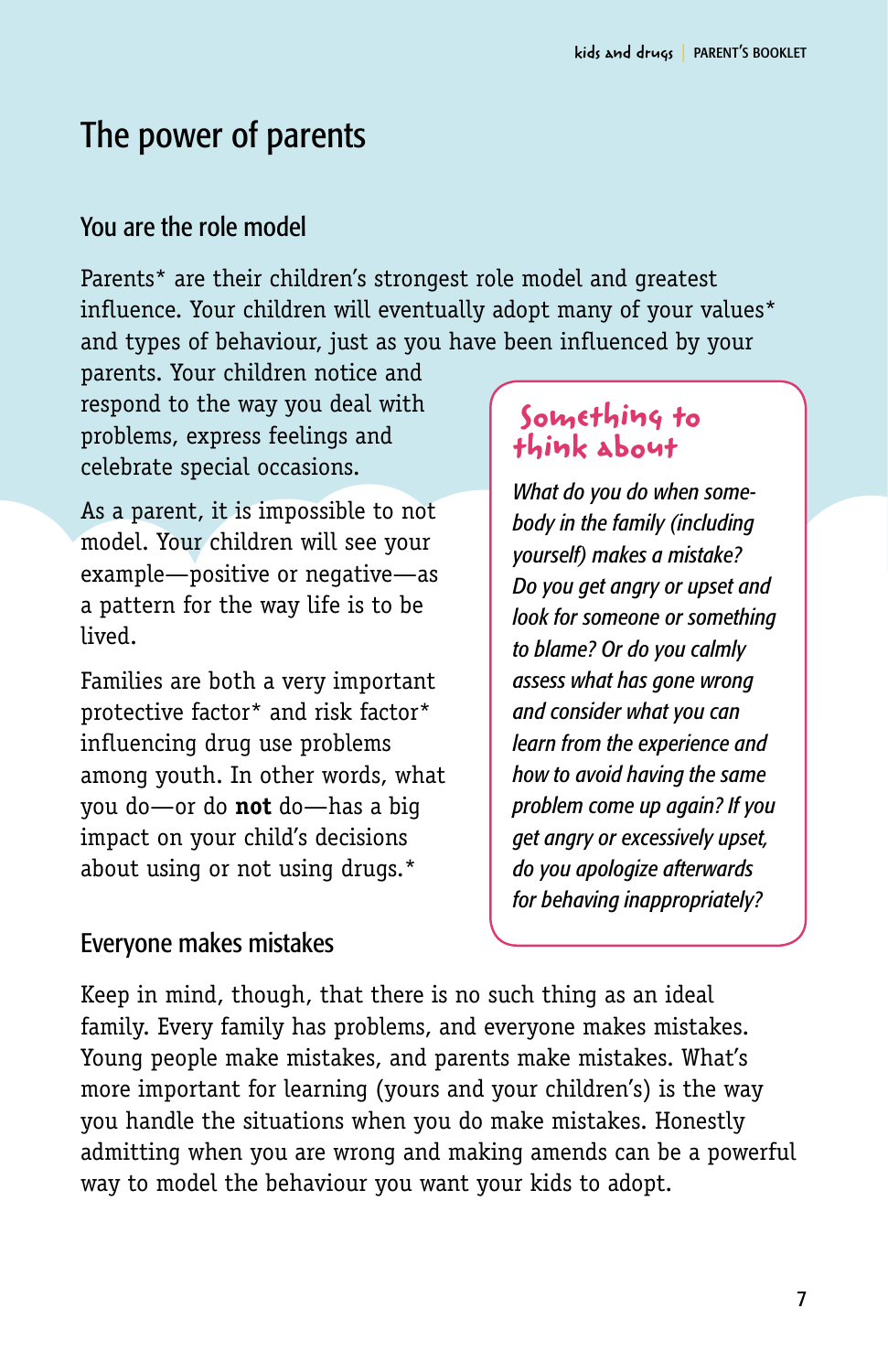It's important to stay involved, no matter what the age of your children. Start early and keep at it, even if you get the impression that they aren't paying any attention to you!

### Things parents can influence

There are many things that parents can do to help their children grow and develop in positive ways and avoid abusing drugs. Research in the area of positive youth development reinforces the common-sense idea that if parents, schools and communities really focus efforts on supporting the healthy growth and development of children, we will naturally prevent a range of problems (including substance abuse) in the process. Building on a child's strengths (or developmental assets\*) is a key focus.

The following describes some ways that parents can build developmental assets in their children and is adapted from the work of the Search Institute®:

- provide support to all family members
- communicate in a positive way with each other
- be involved in your children's schooling
- set boundaries, be a role model and have high expectations for behaviour
- encourage good use of time; for example, being involved in recreational or creative activities or helping others in the community or at home
- model a commitment to learning
- promote positive values, including responsibility and restraint
- help develop social skills such as planning, decision-making and resistance skills
- help children develop a sense of personal power and purpose, high self-esteem, and a positive view of their own future

For more information on developmental assets visit www.Search-Institute.org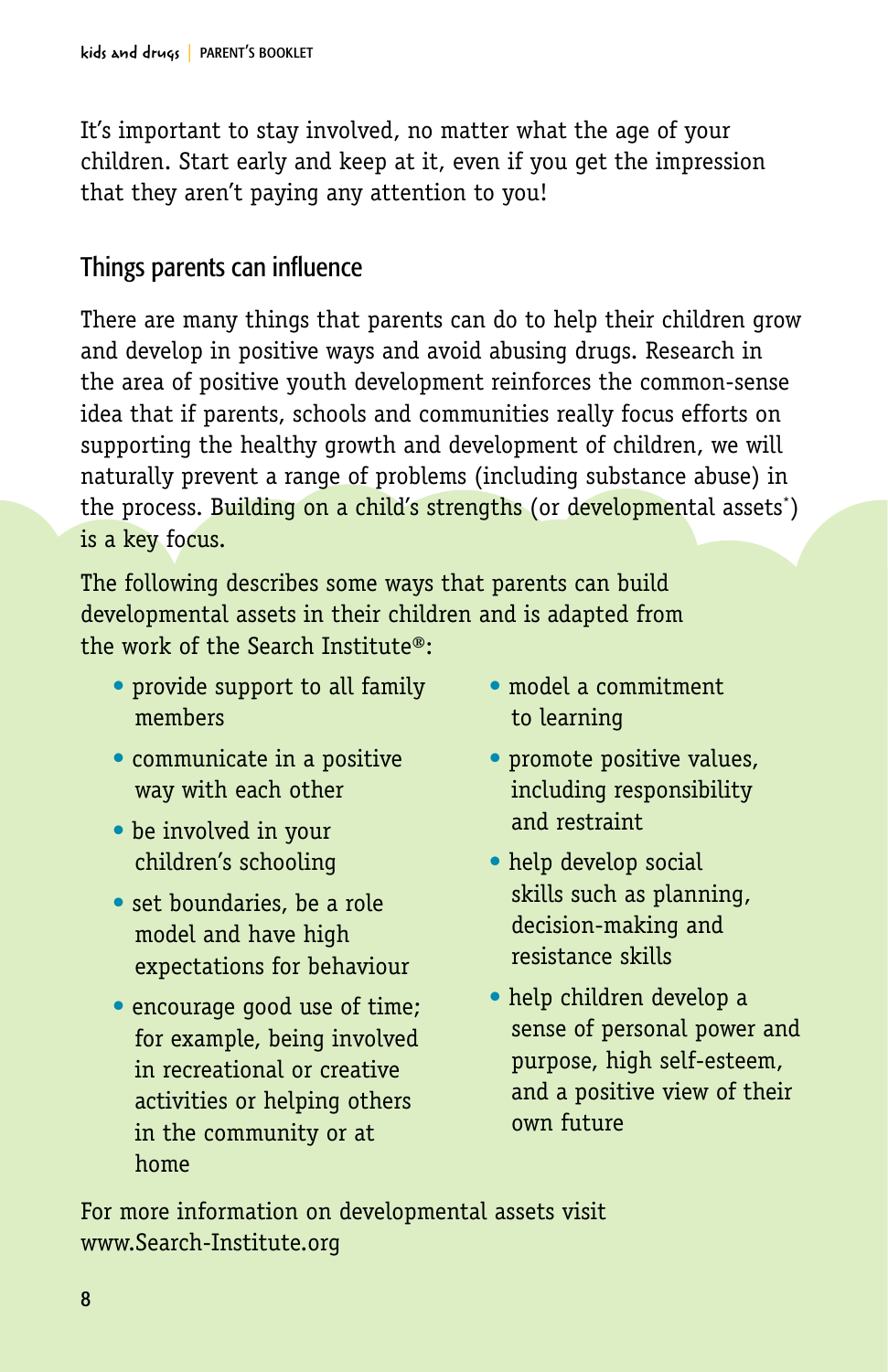To understand how to prevent alcohol and drug abuse, it is also important to understand the connection between risk factors and protective factors. These are concepts well supported by many years of research. Risk factors are life events, experiences or conditions that are associated with an increase in problem behaviour such as drug abuse. Protective factors protect against problem behaviour and include many of the developmental assets described above.

As parents, it is most important to focus your attention on your child's strengths and protective factors (or developmental assets). At the same time, it is helpful to understand that children experience differing degrees of vulnerability to problems based on risk factors related to their personality, genetics, family upbringing, peer group, school, community, culture and so on. The more risk factors they are up against, the more important is your need to build strong protective influences around your children.

The following charts outline some of the known risk and protective factors for children and youth on a number of different levels: individual factors such as personal resilience, family and peer group factors, the school environment and factors in the broader community.

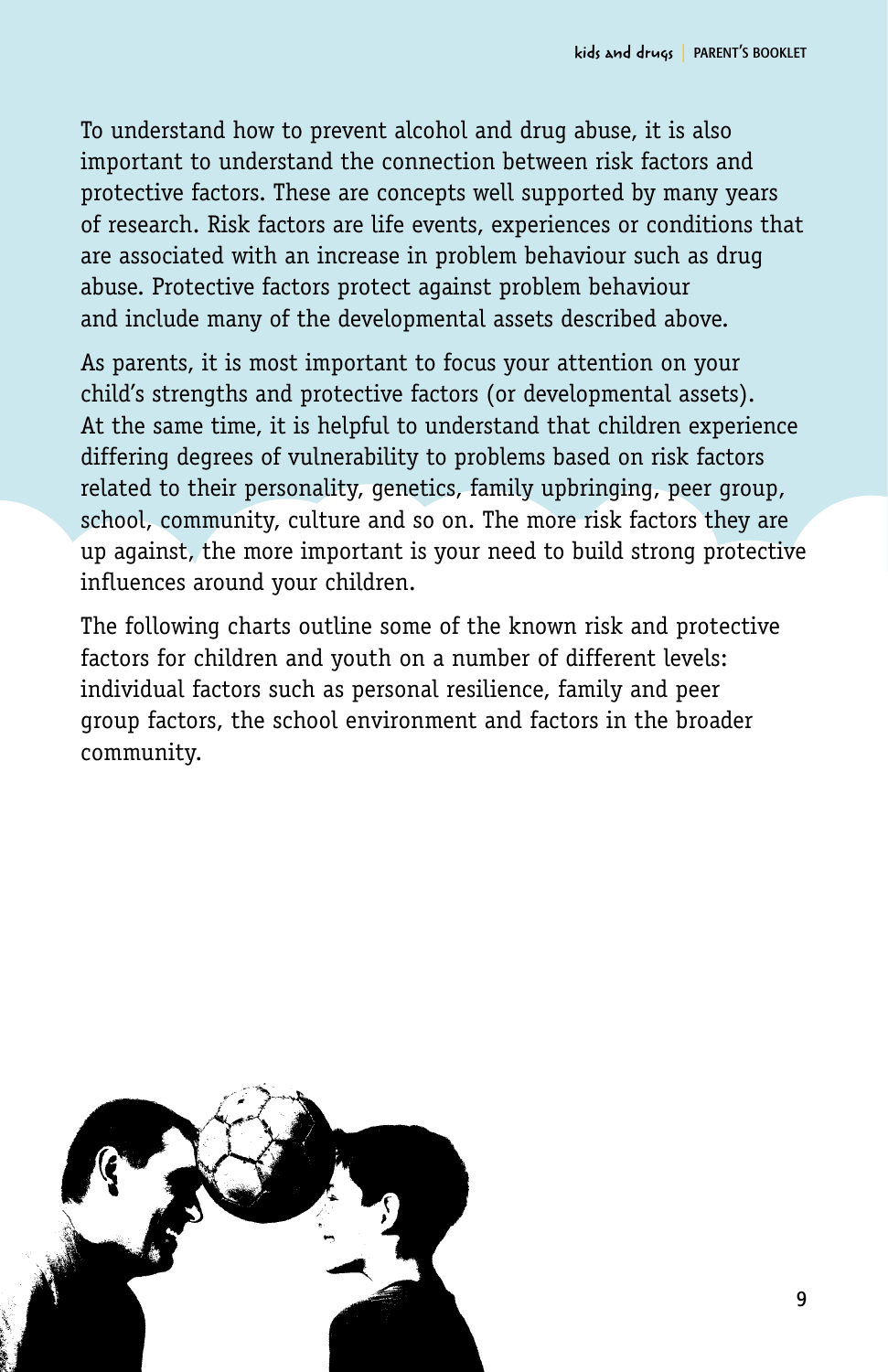## Risk and protective factors

#### risk factors

There is not necessarily a cause-and-effect relationship, but these qualities and influences often occur in the lives of young people who use drugs.

#### Individual factors

- · having a more difficult temperament, making it harder to form connections with other people
- · struggling with mental health issues such as depression or anxiety
- · having positive expectations of drugs along with easy access
- · beginning to experiment at an early age

#### Family

- · belonging to a family that struggles with drug abuse or has permissive attitudes about drugs
- · living in a stressful or unsupportive home environment
- · having parents who have unclear rules and expectations, poor supervision and inconsistent discipline and support

#### Peers

Having friends who:

- · use drugs and encourage drug use
- · have an excess of time or money and are not engaged in positive social activities
- · break the law

#### protective factors

These are some of the events, qualities and influences that researchers have found help to prevent drug use among young people.

- · having an easygoing, positive temperament, sociable, hopeful and able to cope with problems
- · having strong self-esteem and good social skills
- · feeling connected to school, family and supportive adults in the community
- · having negative expectations of drug use
- · delaying use until later years, if at all
- · belonging to a family that discusses and models responsible drug use (e.g., not allowing smoking in the home, drinking responsibly, not using illegal drugs and ensuring that all prescription medication is stored and used appropriately)
- · having parents who strive to build close relationships with their kids and to set clear expectations and consistent discipline

Having friends who:

- · don't use drugs or encourage drug use
- · are engaged in school and other positive social activities such as sports, music, and art
- · positively influence decision-making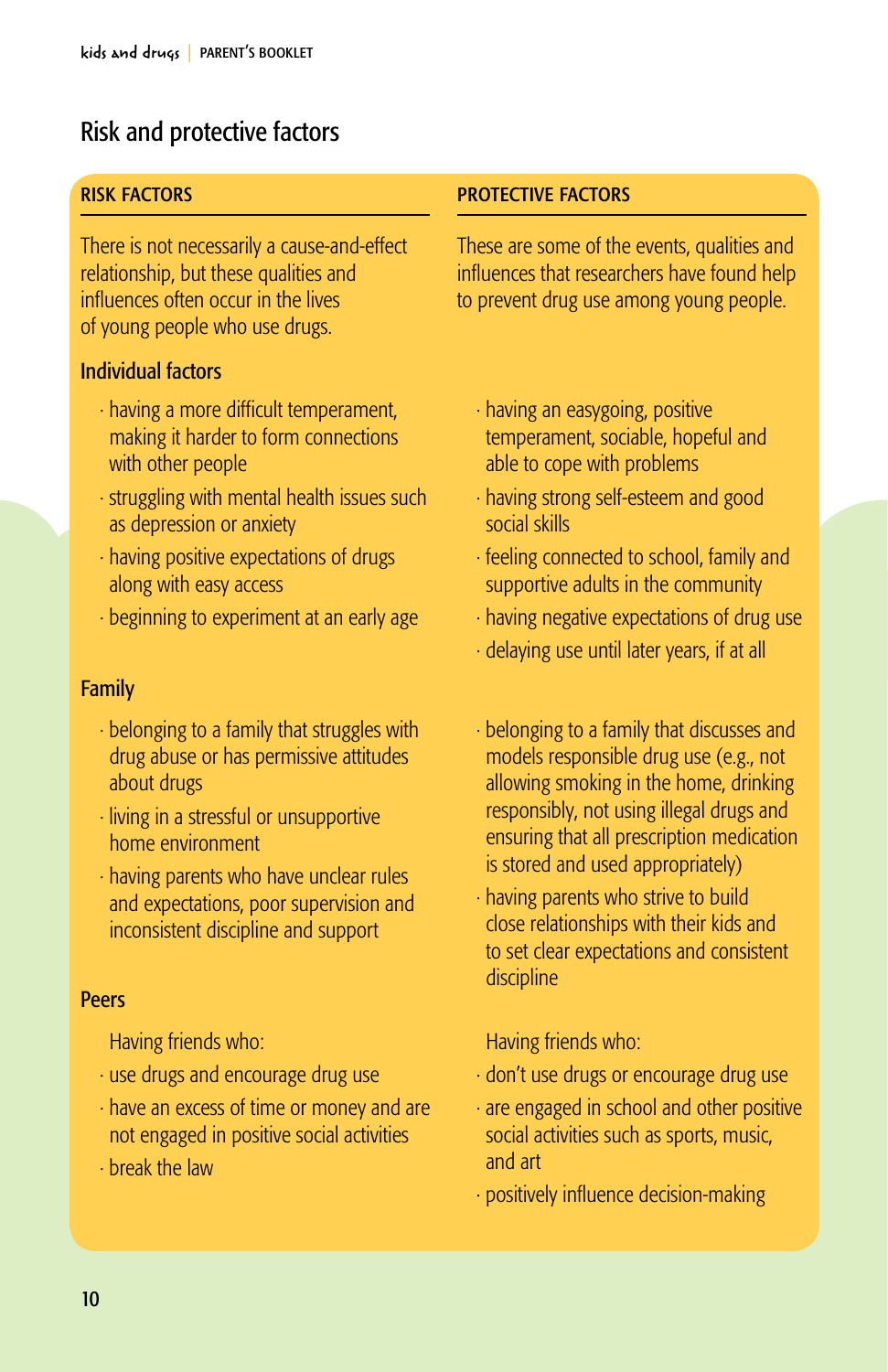#### risk factors

#### School

- · academic failure
- · negative, disorderly and unsafe school climate
- · low teacher expectations
- · lack of clear school policies on drug use
- · lack of commitment to school
- · withdrawn/aggressive classroom behaviour

#### **Community**

- · community norms that promote or permit substance abuse
- · poverty with (often) accompanying high crime rate and alienation
- · high rates of transition/mobility
- · lack of cultural traditions and history

#### protective factors

- · caring and supportive school environment
- · high expectations
- · clear standards and rules for appropriate behaviour
- · youth participation, involvement and responsibility in school tasks and decisions
- · caring and supportive community
- · high expectations of youth
- · high level of media literacy in community (to counteract undesirable advertising messages)
- · religious or spiritual-based activities
- · community-sponsored activities

A lot of research has been done in the area of resiliency to try to understand how some young people who struggle against the odds (have many risk factors in their lives) seem to be able to overcome these challenges and develop into healthy, happy adults.

This important research has clearly pointed to the critical role that protective factors play in the lives of all young people.

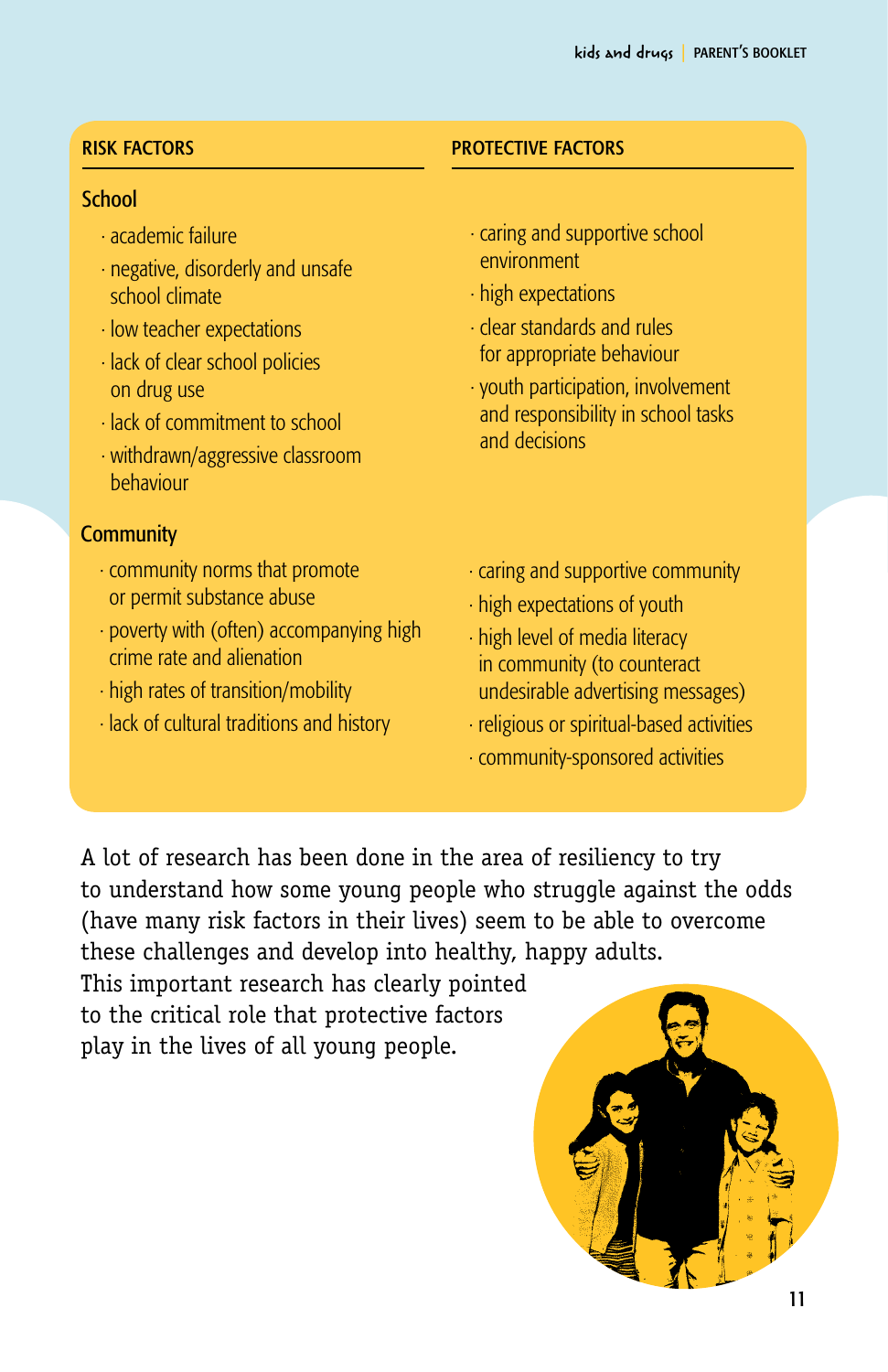As a parent, try to think about the kinds of things that you can do to increase the number and quality of protective factors and decrease some of the risks your child may be exposed to.

### Drawing on school and community resources

It's important for parents to be involved and informed. Find ways to reach out to connect with your child, to support them, encourage them and let them know how much they mean to you. Keep yourself in the picture. Doing things together as a family (preparing a meal, discussing a TV show, playing sports together, etc.) gives you a chance to spend time together and to get closer. Finding time for your children is not always easy, but it is always worthwhile.

But young people also look for support and role models among other family members (including older siblings), friends, friends' parents, neighbours, teachers and other adults in the community such as sports coaches or club leaders. Sometimes media personalities on TV, in the movies or in the music and entertainment world can be role models. These people often have a key role to play in helping to support, mentor and encourage your children in a positive way.

# **A discussion about mentors and role models**

*Talk to your child about who has made a big difference in your life and why you admired that person.* 

*Tell stories about family members or friends who have shown real courage, kindness, humour or determination in their lives.*

*Ask your child to consider who they admire, and talk about the characteristics that make that person special to them.* 

The relationships that our children establish with adults outside the home can have a strong protective influence on them later in life.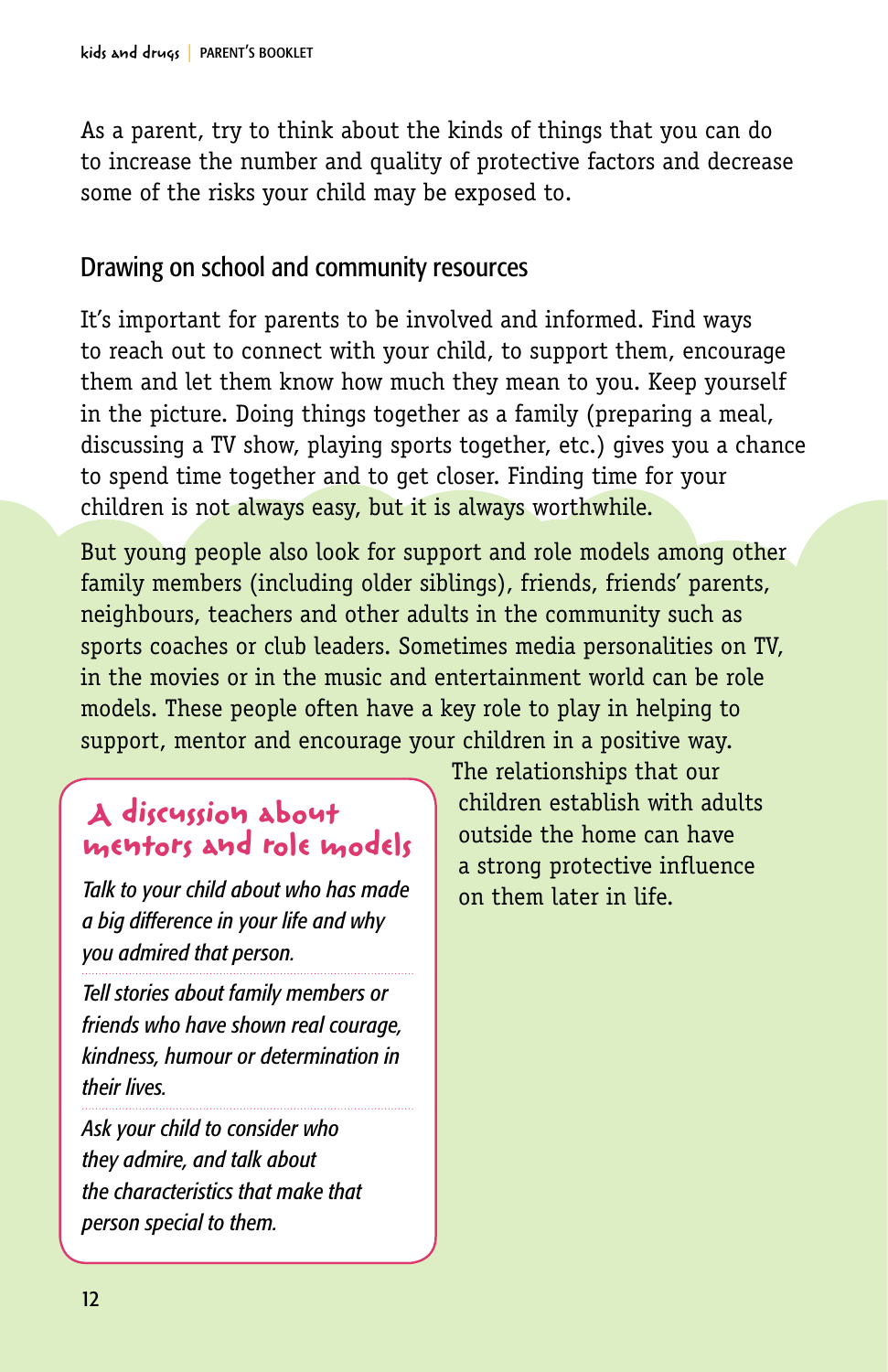# Talking with your kids

Listening in a way that really "hears" what your children are saying and talking to them about your views and experience are two of the best things you can do to help your children develop self-esteem and have positive values. Your children will respond to your efforts to connect with them if you keep at it and show that it really matters to you. So do it often, openly and throughout their growing-up years.

# Setting the stage

Create an environment for communicating easily with your children by

- 1. spending time with them, both at home and while taking part in activities outside the home
- 2. choosing the right time to talk to your child and trying to be available when they want to talk to you

# **Something to think about**

*Do I connect with my children at mealtime? While walking or driving to school or activities? At other times?*

*Do I invite my children to spend time with me while doing household chores and cooking? Shopping? Walking the dog? At other times?* 

*Do I spend time individually with each of my children?*

*Do I take advantage of opportunities to kick-start a discussion about values and important life choices; for example, when a current news story is raising such issues?*

- 3. knowing your children—their activities and interests—and getting to know who their friends are (and the parents of your children's friends)
- 4. speaking calmly and being prepared for resistance when emotional or difficult topics (like drug use) come up
- 5. not being resistant or emotional yourself *Children need to know that their parents are going to listen and not hit the roof if a problem arises. They are much less likely to open up and seek help and advice if they expect you to react with anger or panic.*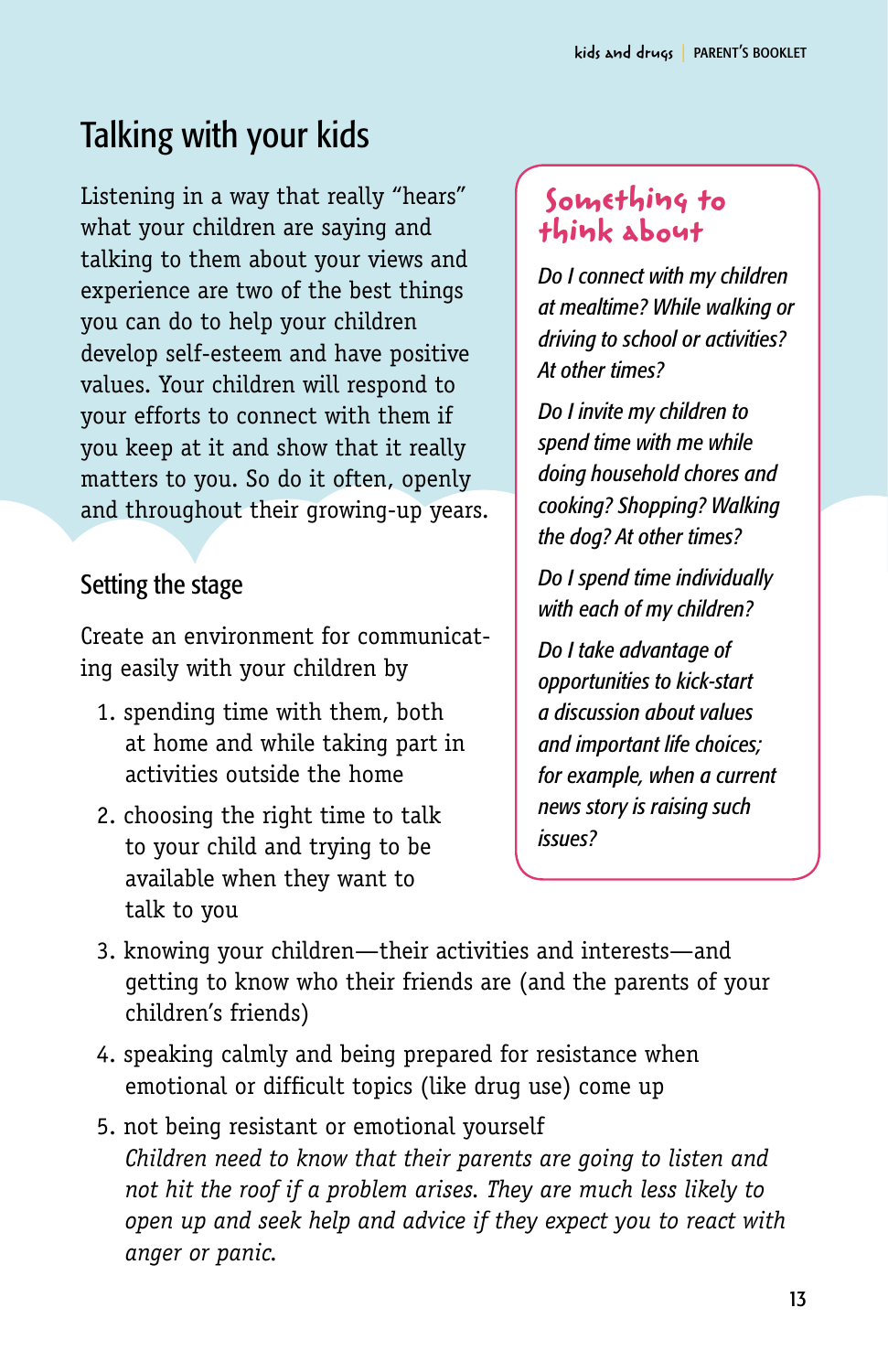# Opening up the discussion

Let your children know that you are open to conversations with them and want to hear their thoughts. You can do this in a casual or a more planned way (for example, at a family meeting). To open up the discussion, it is helpful to:

- try to avoid lecturing or sermonizing and focus more on having an open discussion
- keep a relaxed attitude and encourage your children to ask questions and to tell you what they think
- try to understand your child's point of view
- don't expect teens to agree with you about everything just because you are the parent. (Keep in mind, though, that parents have rights too!)
- develop active listening skills
- be as concise and objective as possible when explaining the facts about drugs and discussing the pros and cons



*TIP: Use open-ended questions such as, "Why do you think drugs are becoming a problem at your school?" Don't ask, "Have any of your friends asked you to try a drug?"*

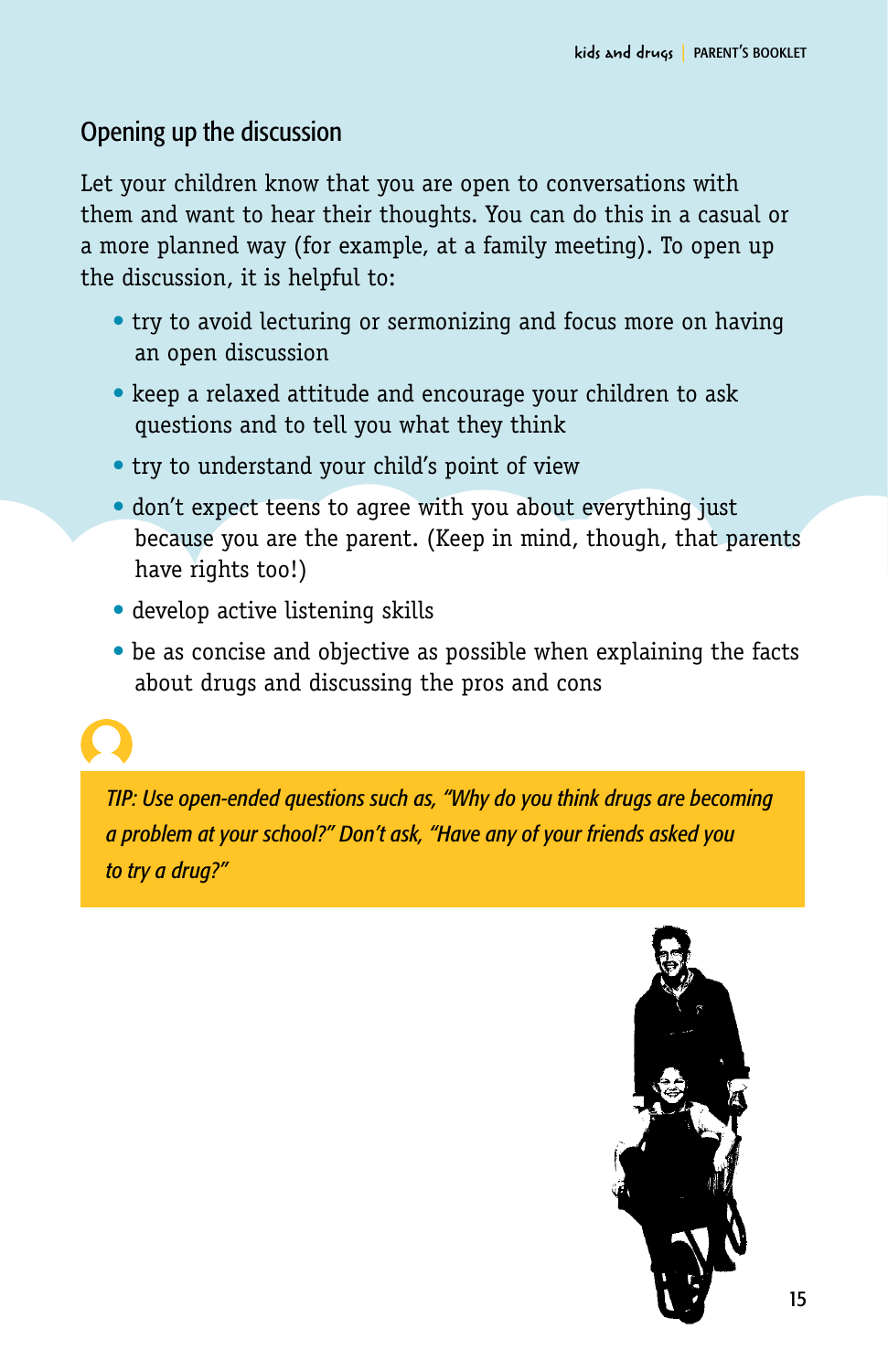*TIP: Stay tuned into your child's growth and development. Most new parents read books about stages of development when their children are young. Remember, though, that there are also many changes as your child enters and moves through their teens.*

### Talking about alcohol and drugs

In talking to your children about drugs, it is important to acknowledge that people who use drugs do so for a reason. Drugs usually serve a purpose or meet a need for people, at least initially. Prescribed drugs are used to prevent disease, fight disease or help the body function. People may also take drugs, however, to change the way they feel; for example, to get high or to help them forget problems or to relax. If used repeatedly in this way, drugs often end up increasing a person's problems rather than reducing them. Many drugs are addictive, and street drugs present additional risks since there are no controls on the quality, content, safety or strength of street drugs.

When discussing drugs with your children, try to be clear and concise while explaining the facts and discussing the pros and cons of use. You don't need to protect them from the facts but neither do you want to go out of your way to scare them. For example, caution should be taken when discussing the addictive potential of any drug with your child. There are many factors that lead to the development of an addiction, such as amount, frequency and method of use, predisposition to addictive behaviour, and other risk and protective factors. Absolute statements such as "You will be addicted after a single use" are difficult to prove, and may ultimately hurt your credibility when it comes to sharing important information about the harmful effects of drugs.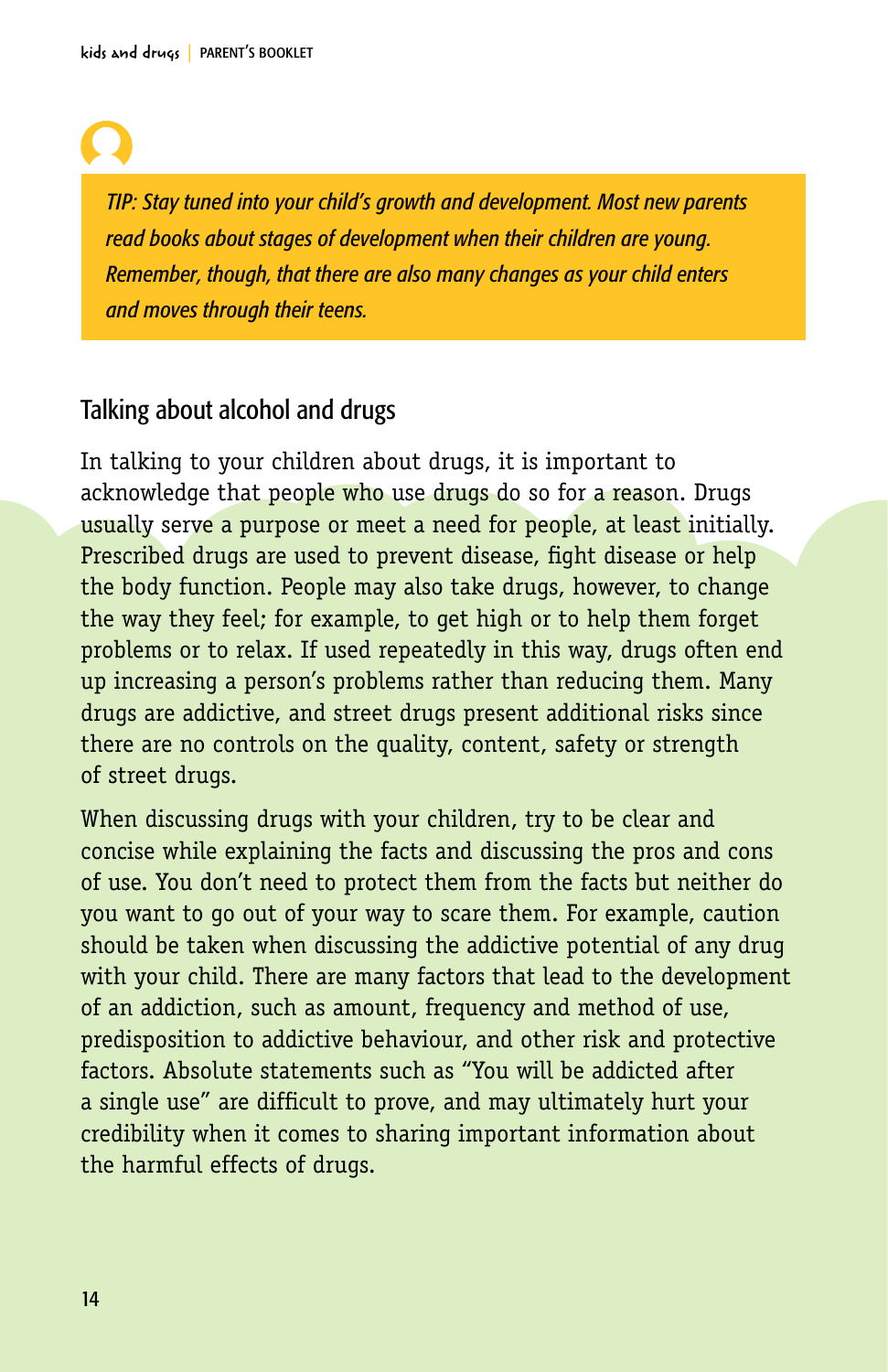# **How to listen actively**

*Listen to both the spoken word and unspoken feelings. "I hate my friends and never want to see them again." What does that mean, really? Is your child talking about being hurt, lonely or rejected? Or is there some other explanation? Your response might be, "You must be feeling pretty angry to say that."*

*Don't interrupt or let anyone else interrupt.* 

*Look at your child as they speak. Maintain good eye contact, and respond just enough to show you are listening. The responses can be physical (nodding, shaking your head or touching your child's arm) or verbal ("Really?" "That's too bad").*

*Ask them to explain if you don't understand their point of view. Repeat the idea to make sure. Make comments that show that you've heard what they said and that you understood.*

*Try to hear and respond to the feelings behind the statements made. Don't try to guess what your child feels. Ask!* 

*Use I-messages ("I feel, because...") instead of you-messages that blame or put down ("You are being silly").*

*If the timing is bad, ask if the discussion can wait. Then follow up as soon as possible. Take the time needed to talk about issues that are important to your child.*

*Try not to judge, but let your child know how you feel when they say something negative or angry. For example, "I'm very sorry that things are not going well with your friends." (If that is what you really feel. Don't pretend.)*

*Some children will be more ready to talk than others. Accept that. When children get older, they need more privacy.*

*Don't feel you have to "fix" everything. Children learn independence when they are involved in solving their own problems.*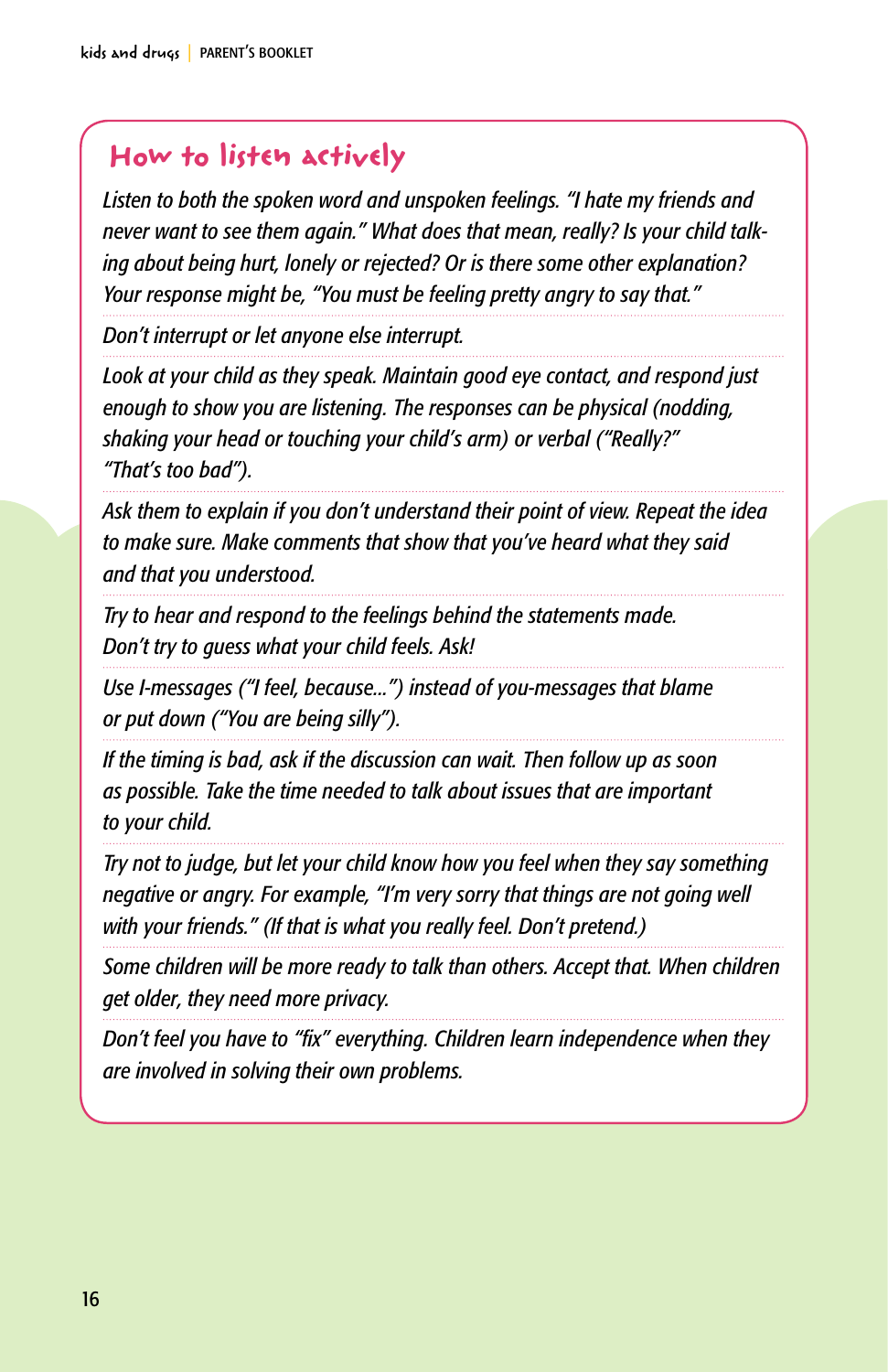# Responding in a helpful way

Be prepared to respond to your children's questions and challenges. There are many approaches you can take, including asking friends and other family members for help.

Some keys to success include:

- focusing on being honest and open about your own values
- learning as many of the facts about drugs as you can, and being prepared to help your child make sense of conflicting messages that they may be getting
- emphasizing that using alcohol and other drugs is a choice that we all make and an opportunity to practise making good decisions in our lives
- letting them know that it is natural to have problems and make mistakes and that they can count on you if they ever need help

# **Some things to think about**

*If you have used illegal drugs in the past, and your kids ask, will you want to tell them? (Consider that if you decide to tell them, your experience might help you to be specific and believable about drug use. You may also want to remind your kids that some things about drugs have changed. Marihuana and hash, for example, are many times stronger today than they were 20 years ago.)*

*What do you say to your children if you are a smoker or heavy drinker and they ask why you haven't quit?*

*TIPS: Admit it when you don't know something. But when such a situation arises, try to get up to speed quickly or to find someone else in the family or community who can help answer your child's questions.* 

*Another alternative might be to research the question with your child. It's something you can do together!*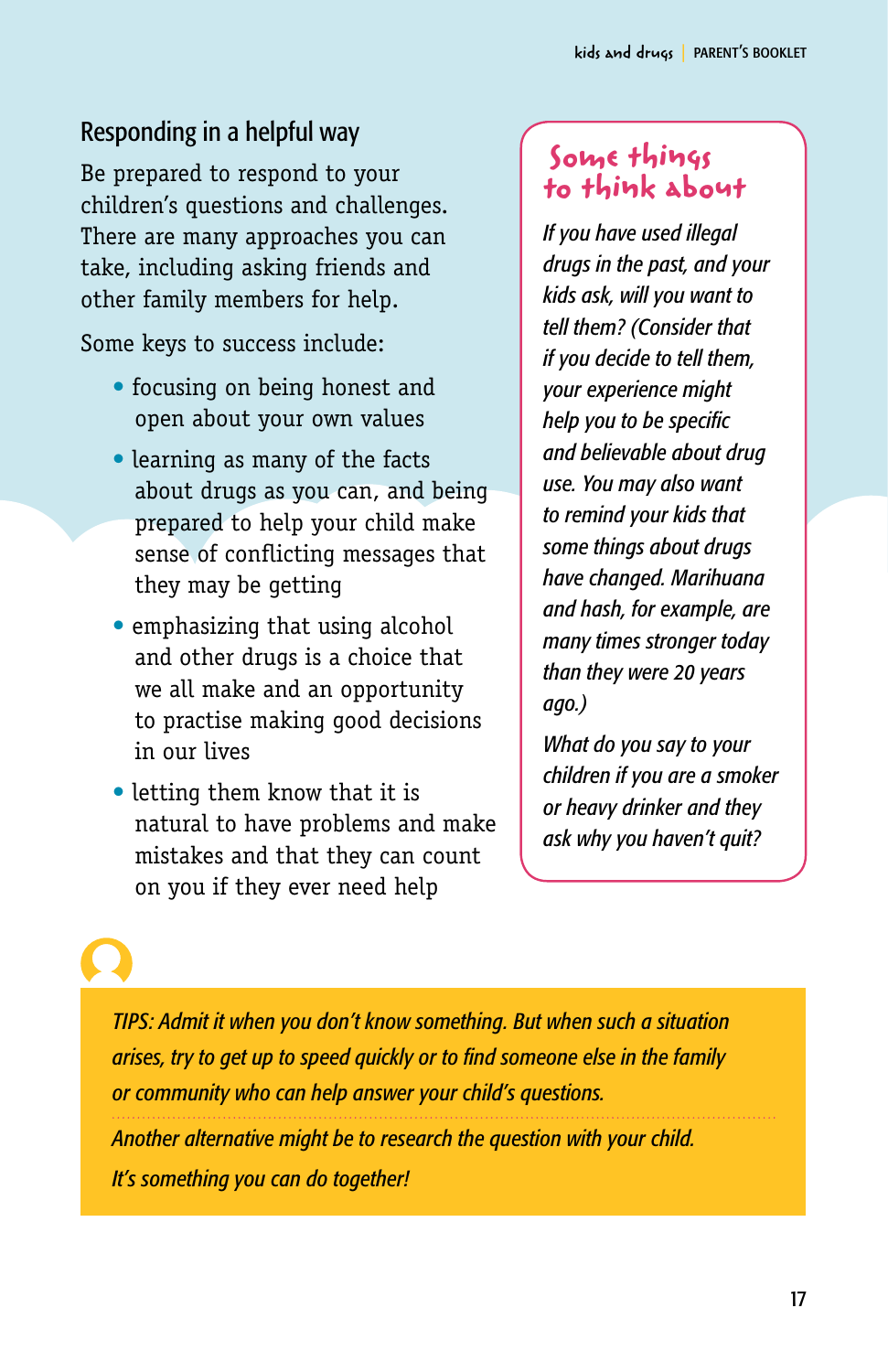# Helping your kids make good decisions

## Developing your child's self-esteem

To help your children develop a positive self-image:

- let them know you care about them
- show that you respect them
- give them chances to practise skills that make them feel competent and capable; for example, doing house or pet care chores they can handle, and participating in hobbies and activities
- let them know that you don't expect perfection

# **Something to think about**

*Of course you love your children. But are you sure they know that? Do you let them know when you are pleased with the way things are going?* 

*TIPS: Regularly recognize your kid's achievements (small and large) and their overall "special-ness" with notes, kind words and sometimes, small gifts. The best rewards are sometimes those that come completely unexpectedly. Even just a hug or a heartfelt "Thanks" can be worth a million bucks!* 

*Know that everyone is good at something, and that building self-esteem is a long-term goal. It is unrealistic to expect every child to earn high marks all the time or be chosen to play on the school's basketball team.*

*Talk to your kids about the things they are good at, and encourage them to say positive things about themselves and others.*

*Ask for (and pay attention to) your children's opinions and input about family issues and plans (for example, an upcoming move or a family vacation).* 

*Avoid comparing family members or making comparisons between your children and other children outside of your family.*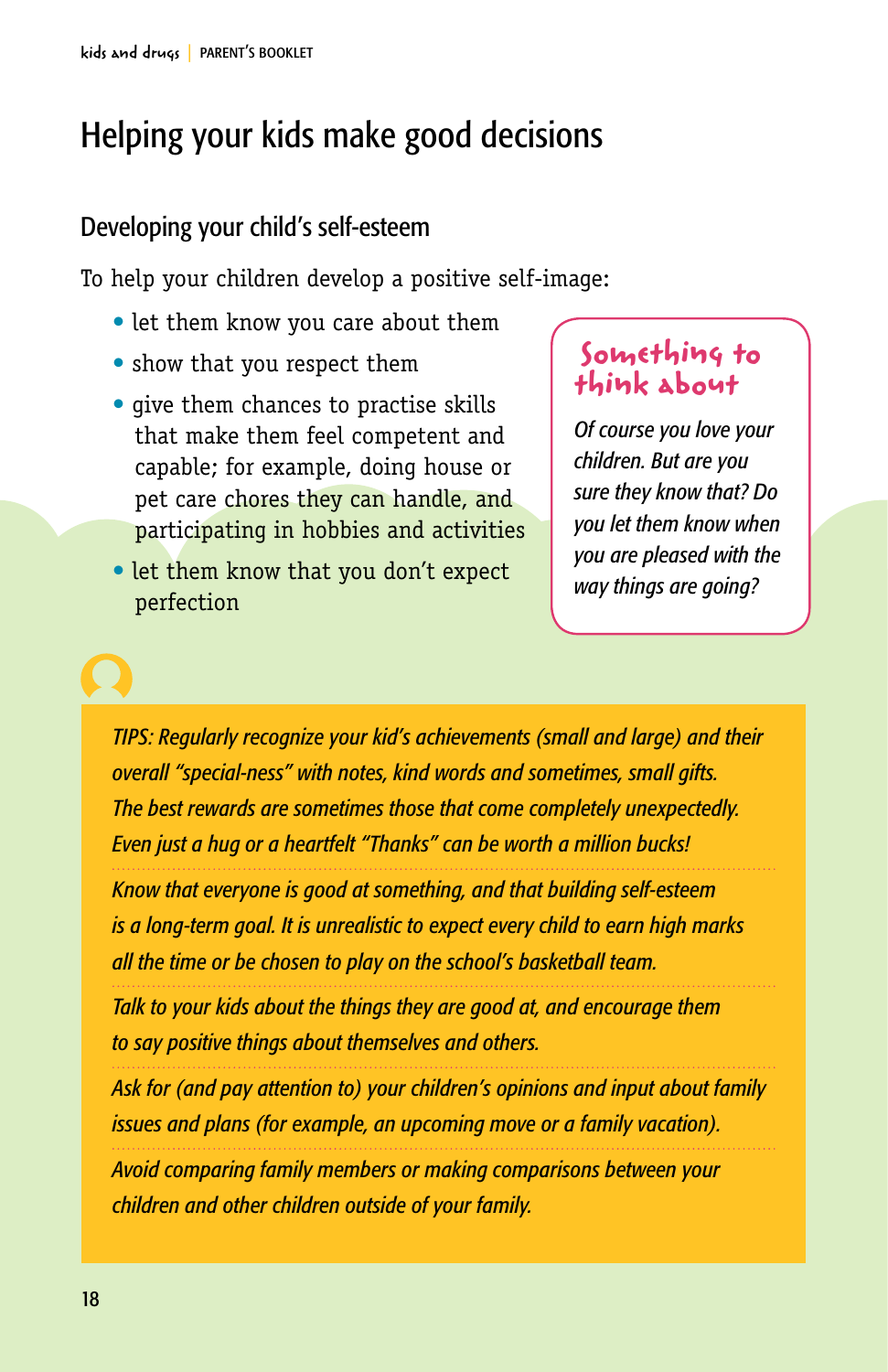# **Critical thinking**

Critical thinking skills are required before you can make responsible decisions. Critical thinking skills include the ability to analyze and evaluate ideas, rather than simply accepting them as facts. A young person who has developed good critical thinking skills is better prepared to resist and counter the influence of those who might invite them to use drugs.

Examples of critical thinking skills

- 1. Looking for evidence. For example, asking, "Is that really true? How do you know?"
- 2. Considering other viewpoints or perspectives. For example, "What do other groups or types of people think about this, and why?"
- 3. Considering the implications and consequences. For example, asking, "What will likely happen if I try this drug?"

*TIP: When your children make mistakes—and they will—don't overreact. Ask what they would do differently next time, and what they learned from their mistakes. Sharing, reflecting, apologizing and trying to see things from your child's point of view are all good ways of dealing with a mistake.*

# Teaching your child to be independent

Independence is a natural development, especially among older children. Although your first instincts are to focus on protecting and helping your children, it's also important to encourage their efforts to be independent.

A parent's role includes teaching children how to make decisions and how to draw on personal values when dealing with peer pressure.

**Making decisions.** Children need to practise making decisions appropriate to their age level, with an understanding of the consequences.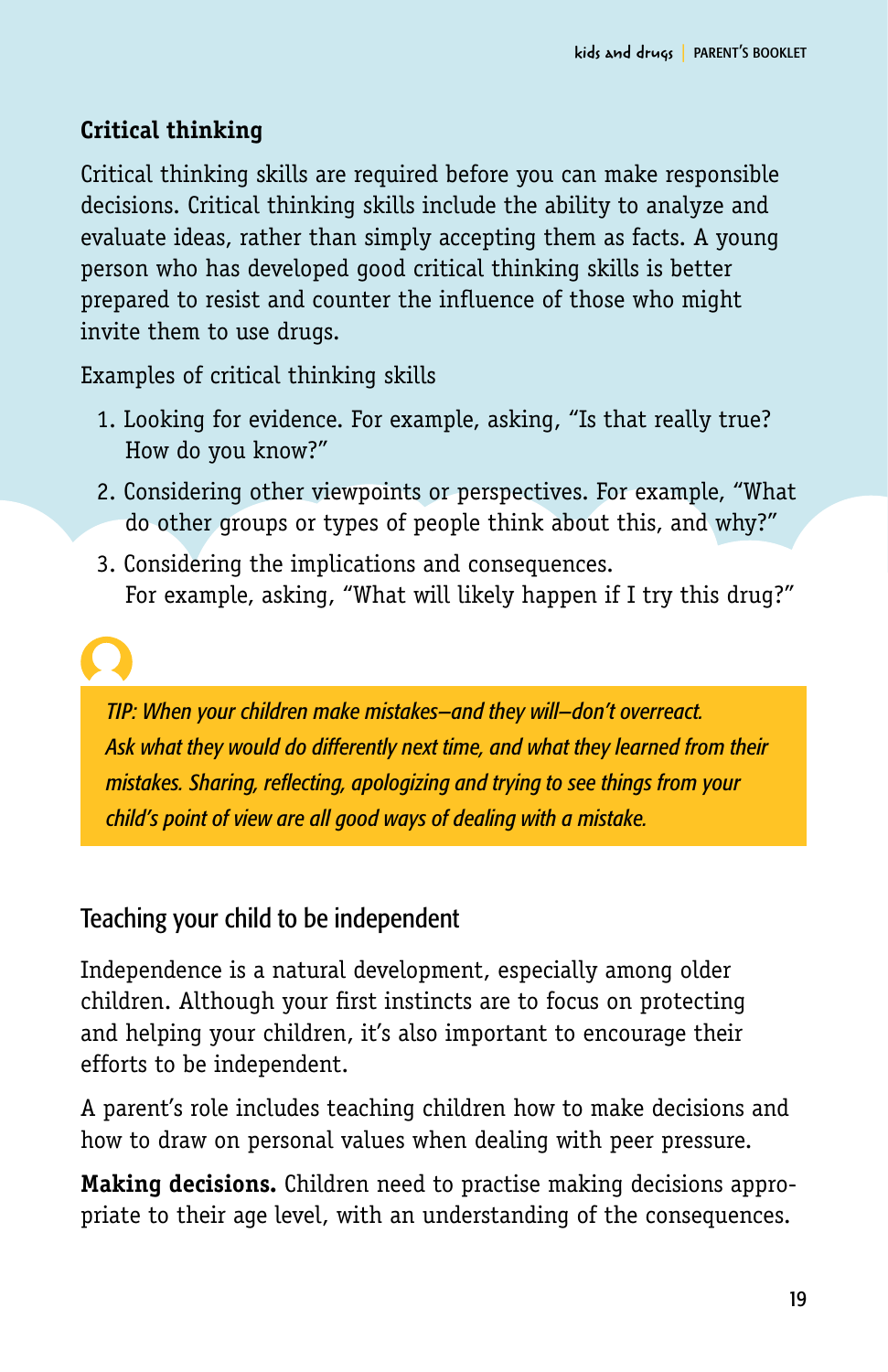Children need to learn how to make choices that are respectful, realistic and responsible. In other words, they need to think about how their actions will affect themselves and others, what their options actually are and what the outcome of their chosen path is likely to be.

**Dealing with peer pressure.** Many of us imagine that if our children are going to be exposed to drugs, a stranger who is trafficking will be involved. The reality is that your children are most likely to be offered drugs by a friend, often someone their own age.

Further, as every parent of a teen knows, at this stage of development, young people often have very strong ties to their friends. Your role as a parent tends to shift. You are no longer the first person your child always turns to for advice and help, and you move into a new role—that of listener and coach.

Try to get to know your child's friends, and if possible, their parents. Talk about being a leader or a follower. Listen to your child and let them know that you understand the difficulties of coping with peer pressure. If you can listen to them and discuss the issues without being judgmental, chances are they'll continue to talk to you as they get older.

**Peers can be great.** When we talk about "peer pressure," we usually think of bad influences. But most of the time, other children will influence your child in ways that are healthy and supportive. If friends are performing well at school, sports or music, they can inspire your child to work harder. And your child can have the same positive influence on others.

Friends are important to us throughout our lives, and learning to socialize with others is part of a child's normal development. Every child has to learn how to fit in with the group while still holding on to their own values and identity. When you help your child to develop confidence and security, they will be better equipped to deal with the pressures of the group. They'll have the strength to say "no" to things that make them uncomfortable or that they believe are not right.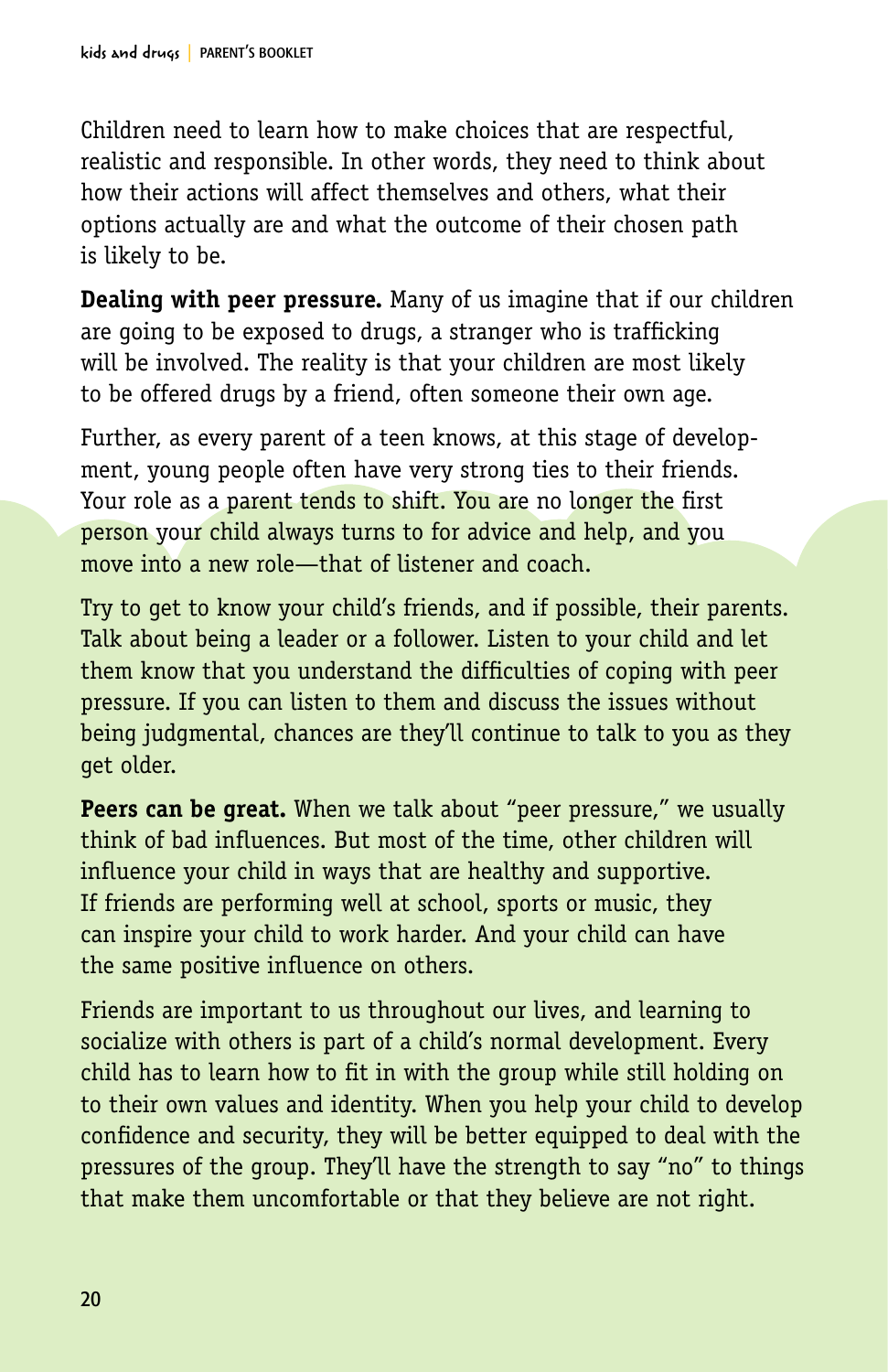# *TIPS: Helping your child deal with peer pressure*

*Ask your children what they think and feel about peer pressure. Do they think they always have to give in to be accepted? Do they believe they are strong enough to influence their friends? Do they have ideas about what they could say if a friend pressured them to use drugs?*

*If your child seems at a loss about how to respond, suggest that these answers might be appropriate:*

*Say "No, thanks" or "I'll pass."*

*Repeat the response as often as you have to.* 

*Give reasons for refusing, but only if you want to. Some reasons might be:*

- *· "I would get kicked off the soccer team."*
- *· "My parents would ground me for months."*
- *· "I don't have time for drugs."*
- *· "Everyone is not doing it, and besides, even if they were, that doesn't mean I have to."*

*Put the pressure back on their friends. "Why do you need me to do it with you?" "Do you know what would happen if you were caught?"*

*Excuse yourself and leave.*

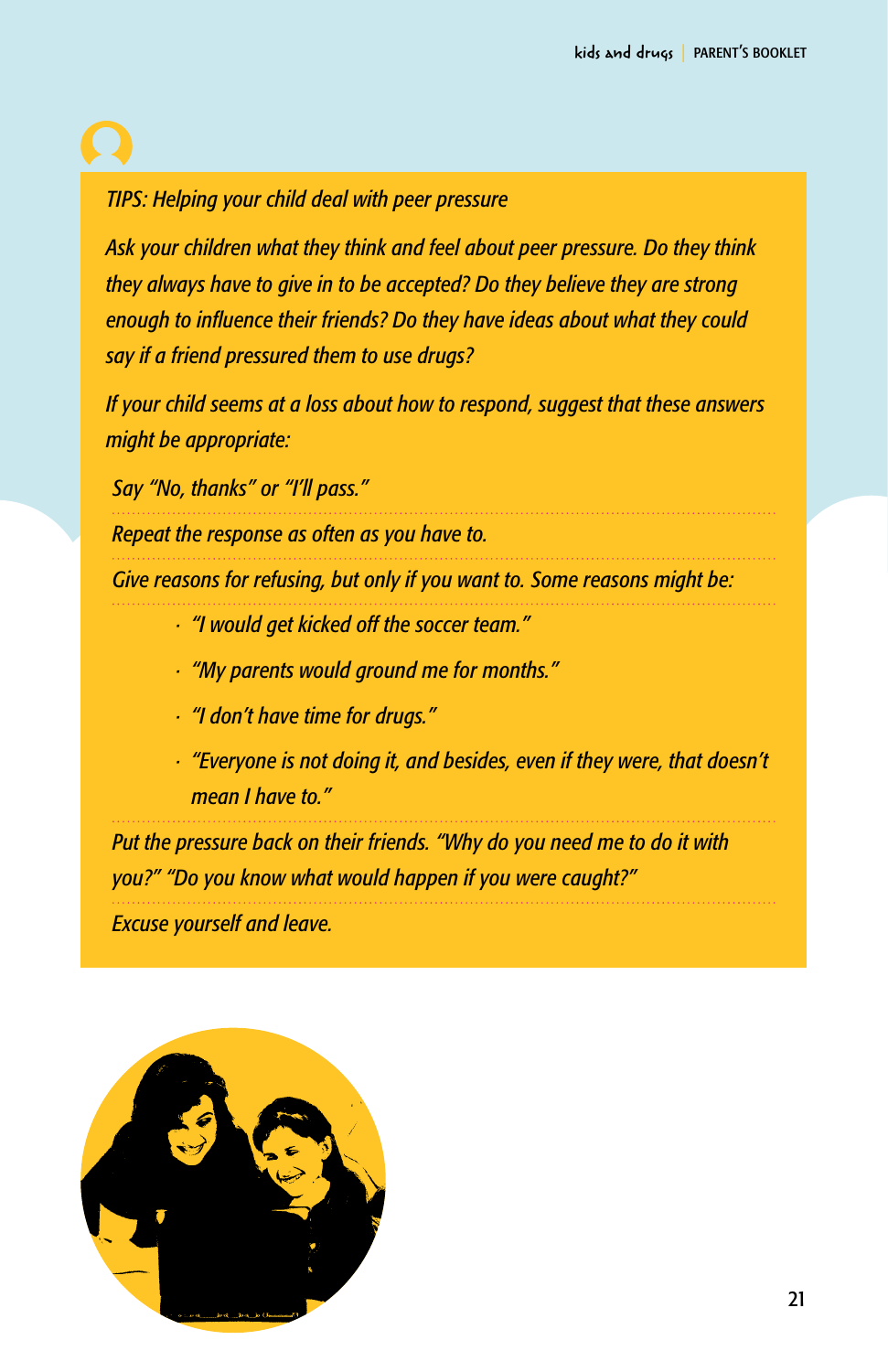## Establishing rules and boundaries

Disciplining children is one of the most difficult parental tasks. And one of the most important.

This booklet has emphasized the importance of helping your children develop a positive self-image, letting them make decisions on their own and helping them become responsible for themselves. But parents must also provide regular and steady direction and quidance. Children are not adults. First and foremost, you are their parent, not their friend. In many situations our children need someone to tell them where the lines are that they must not cross. Some things are non-negotiable.

The following seven points summarize key steps towards establishing and enforcing rules.

# **Which rules are the most important?**

*Consider working within this guiding framework:*

a. *If an activity is dangerous, illegal and/ or immoral as defined by the standards held by your family and community, then the answer is always No.*

b. *Other activities are negotiable—the degree of flexibility (for example, rules for going out with friends, walking alone or coming home at night) will increase with your child's age and their overall maturity. Consider your experience with your child's ability to make safe decisions, and routinely evaluate whether the approaches you're using are appropriate for their level of maturity.*

## **1. Develop clear, reasonable and safe rules, and revise them as your child gets older. Some rules can be made in consultation with your child, but others are non-negotiable.**

When appropriate, get everyone involved and try to get everyone to agree to the house rules.

Remind yourself regularly that it is not appropriate to try to keep your children entirely under your wing as they grow older. You do not lower the risks in life by overprotecting your child. Revise the rules as your children mature, and involve the whole family in this process.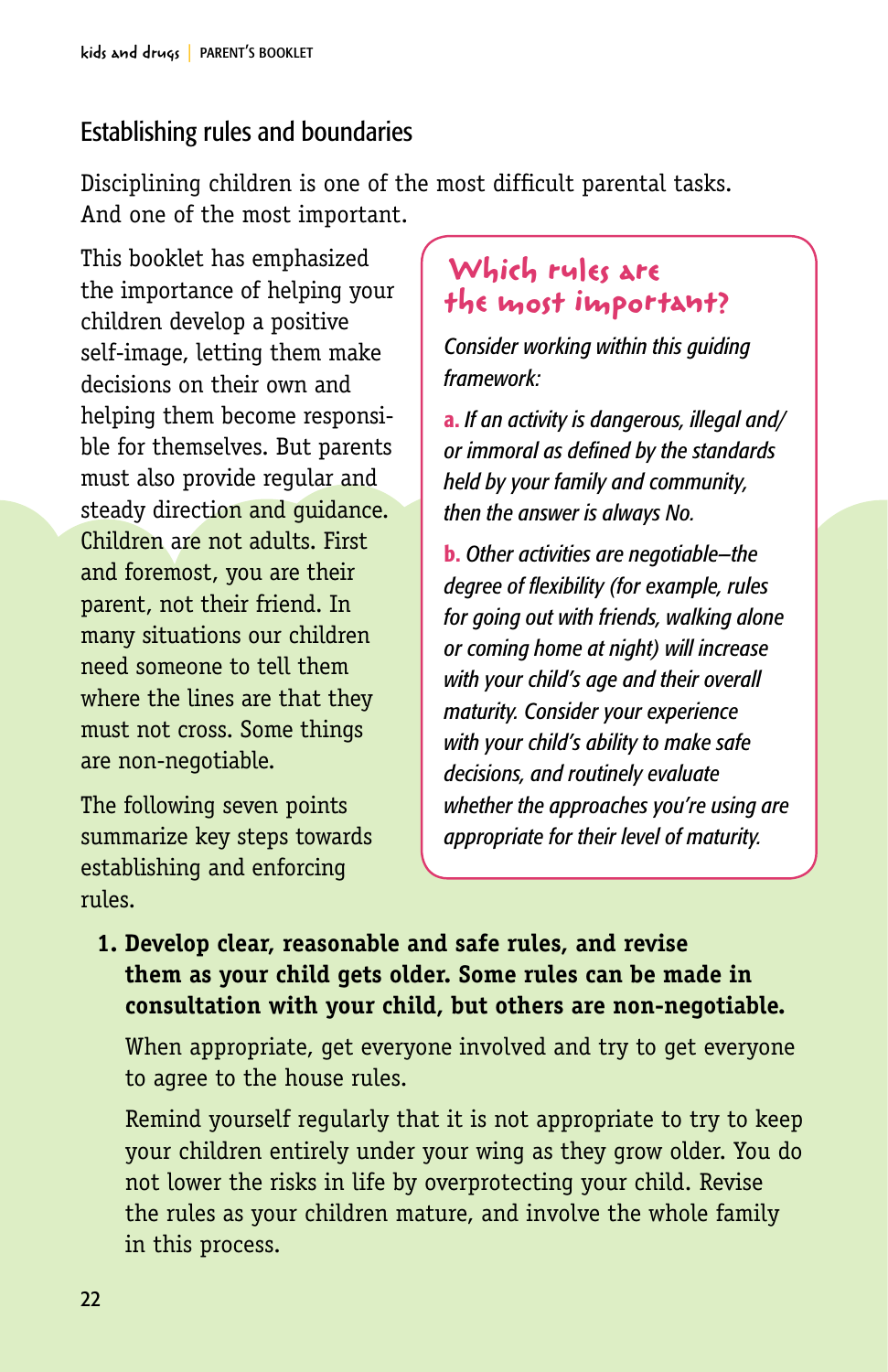Have a set of rules for all-important issues, including the use of drugs. Establish rules and boundaries that are tailor-made for your family, your children and you.

Maybe even write them down.

Make sure everyone understands what the rules are, and what the consequences will be when or if they are broken.

Encourage children to ask questions about anything that is not clear to them.

## **2. Aim to provide consistent rules with consistent consequences.**

If important rules are broken, try not to overreact 'in the heat of the moment' and impose consequences that you can't possibly follow through on. Take the time to decide on consequences that you can support and that are also meaningful because they are tied to the misbehaviour. For example, a child could be required to pay or work off debts or the cost of damages done, to apologize to a person they have harmed, to give up privileges such as going out with friends or watching TV, if other responsibilities have not been met.

Don't forget to offer praise when rules are followed, as well as reacting when they are not.

# **3. Establish a range of consequences that will suit different degrees of rule breaking, and be prepared to negotiate.**

Recognize that everyone makes mistakes. Decide how much ability your children have to see the consequences of their actions.

Example of negotiation: "You can colour your hair green, but I don't want you to pierce your lip or get a tattoo!"

## **4. Try not to let emotions get in the way.**

Try to avoid negative and emotional responses to misbehaviour; for example, blaming, name calling, threats, commands, lectures, warnings, sarcasm, talking about how the misbehaviour is causing you to suffer, comparing your child's behaviour to that of other family members or other children outside the home.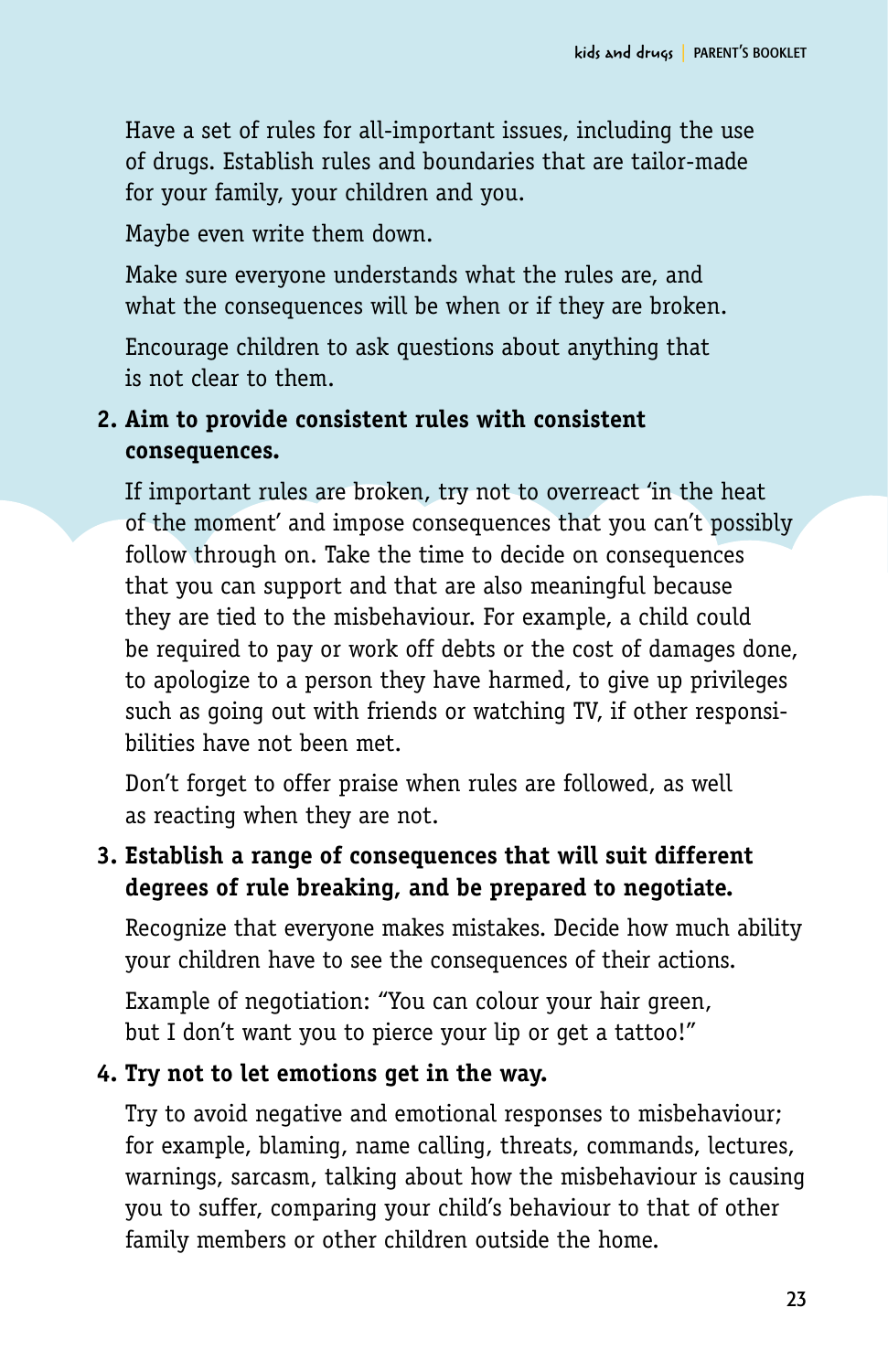Don't discuss or decide on consequences when either you or your child is angry or upset. Take a break to cool off, and allow everyone time to reflect and gather their thoughts. Then talk about the issue later.

**5. Show trust in your children, but also set boundaries. It's okay to say "no". Balance monitoring of your children's behaviour with allowing them to develop their independence.**

While children want to be independent, they also want limits placed on their freedom—even when they're in their teens. It gives them an "out" to be able to tell their friends, "My parents won't let me."

### **6. Show children how adults also live within restrictive boundaries.**

For example, adults must get a good night's sleep to go to work in the morning, they must pay their bills on time, and they must avoid breaking the law.

### **7. Choose your battles.**

Consider whether it's really worth starting an argument if the issue is a small one.

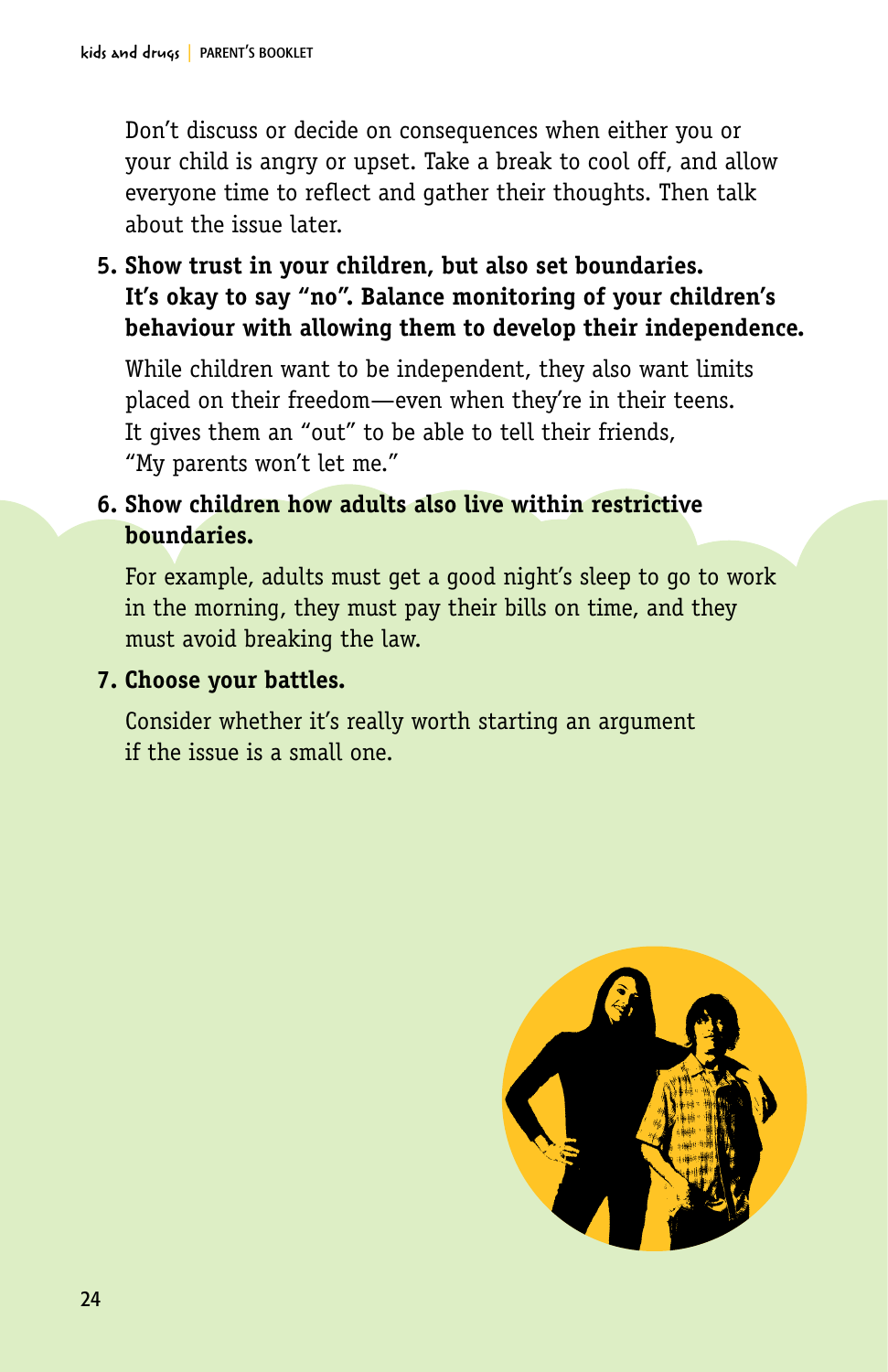# What parents need to know about drugs

## Most commonly used drugs and their effects

For many people, the term "drug" tends to suggest illegal activity. However, the use of tobacco and alcohol is legal for people over the age of 18 or 19 (depending on the province), and medicines are legal when prescribed or available over the counter.

Alcohol and tobacco are the drugs that young people are most likely to try, and cannabis is the most widely used illegal drug in Canada. The short-term and long-term effects of these drugs are described in the chart below.

### Alcohol (depressant)

The term "alcohol" refers to substances made by fermenting or distilling grains or fruits; for example, wine, beer and hard liquor. Alcohol is the most popular drug in most provinces of Canada.

#### short-term effects may include

- · depresses the central nervous system (CNS)
- · relaxation and feelings of well-being, but in some cases depression and anger
- · increased activity and decreased inhibition
- · drowsiness, dizziness, slurred speech and loss of coordination and concentration
- · in extreme cases, loss of consciousness and even death

- · damage to the stomach lining, ulcers, decreased appetite and malnutrition
- · liver damage, cirrhosis of the liver
- · blackouts (periods when the person is conscious and functioning but is later unable to recall what they did or said)
- · brain damage that causes problems with memory, judgment and abstract thinking
- · increased risk of hemorrhagic stroke
- · impotence in men and infertility in women
- · cancer of the mouth and throat, as well as other types of cancer
- · heavy use can lead to dependence.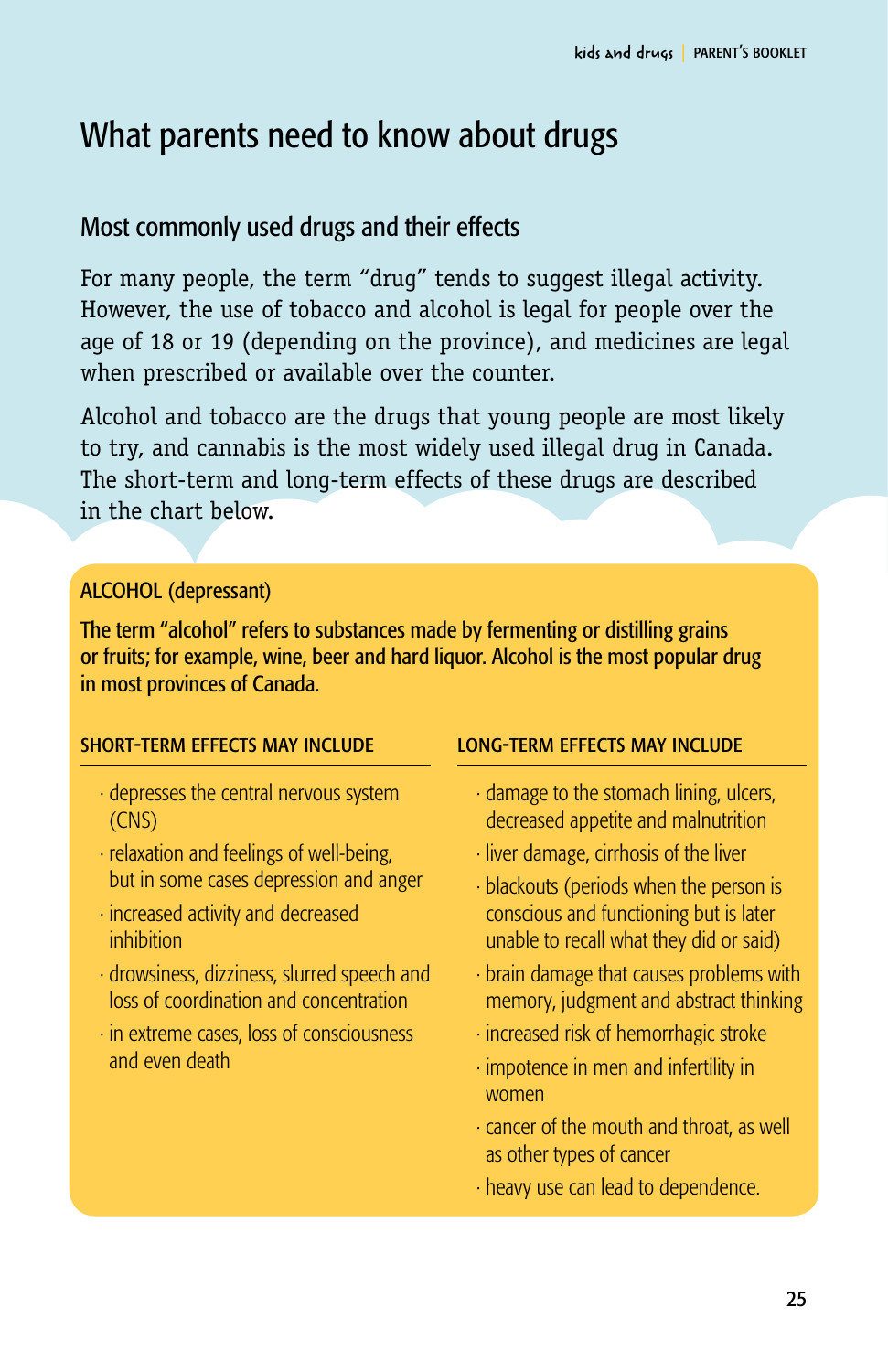#### Tobacco (stimulant) is usually smoked but can also be chewed.

#### short-term effects may include

- · stimulates the central nervous system (CNS)
- · feelings of pleasure, stimulation and relaxation
- · increased heartbeat, blood pressure and blood sugar
- · irritations of the throat and lungs (coughing)
- · reduced appetite and endurance

#### long-term effects may include

- · heart disease, strokes, emphysema, chronic bronchitis and aneurysms
- · cancer of the lung, throat, stomach, bladder, kidney and pancreas
- · physical and psychological addiction\*, with significant withdrawal symptoms

Cannabis (marihuana) is the most widely used illegal drug in Canada. It is a moodaltering drug that comes from the Cannabis sativa plant. People use it in three forms: marihuana (the dried and ground bud of the plant), hash or hashish oil/weed oil.

The cannabis high comes from the chemical THC. The cannabis that was smoked in the sixties and seventies was much less potent than it is today. With the improvement in horticulture and growing techniques, the concentration of THC in cannabis today has increased substantially.

#### short-term effects may include

- · feelings of calmness and relaxation, as well as clumsiness and slowed-down reactions, drowsiness
- · giddiness, talkativeness or quiet seriousness
- · heightened senses
- · forgetfulness and reduced ability to concentrate
- · distorted sense of space and time
- · increased heart rate and changes in blood pressure
- · increased appetite
- · anxiety, occasionally panic attacks and/ or paranoia (suspicious feelings)

- · decreased motivation and interest, as well as difficulties with memory and concentration
- · chronic coughing and lung infections
- · cancer (As a result of the heavy use of pesticides and fertilizer in indoor grow-ops, the tar in cannabis smoke contains much higher amounts of cancer-producing agents than tar in tobacco smoke.)
- · psychological and physical dependence can occur among heavy or regular users.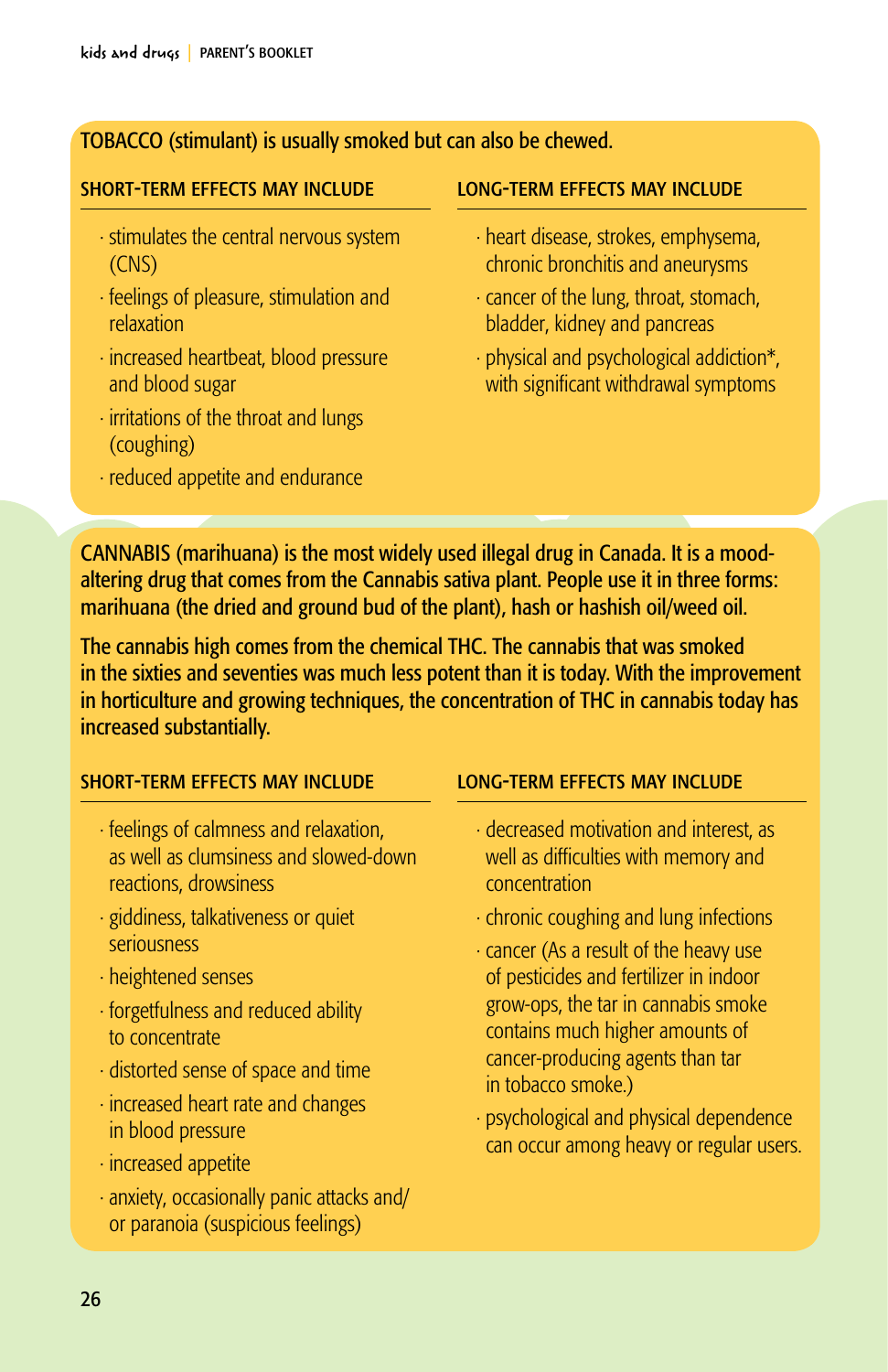## Less commonly used drugs and their effects

Other illegal drugs, such as those described in the chart below, are much less commonly used by young people in Canada.

#### Amphetamines and methamphetamines (stimulants)

Amphetamines are a large group of stimulant drugs. They can be powders (ranging in colour from white to brown, or even purple), pills or liquids. Amphetamines stimulate the central nervous system. Their effects are similar; however, the intensity will vary with the drug and the manner in which it is taken.

Methamphetamine is a powerful member of the amphetamine family that comes in many different formulations dating back to the late 1880s. The popularity of methamphetamine has come and gone over the years. Recently a new form of methamphetamine has emerged worldwide. Although it is the same drug, it is now much more potent. Methamphetamine comes in powder or crystal form. Crystal meth, a colourless crystalline solid, is a form of methamphetamine that is mostly smoked.

Methamphetamine is highly addictive. Addiction to methamphetamine is treatable, although it can be a long process and relapse is common.

#### short-term effects may include

- · stimulates the central nervous system (CNS)
- · feelings of well-being, increased alertness and energy
- · increased heart rate and breathing rate, increased body temperature
- · "twitching," teeth grinding and obsession with performing repetitive tasks such as cleaning, hand-washing or assembling and disassembling objects
- · irritability, insomnia, confusion, hallucinations, anxiety, paranoia (suspicious feelings) and increased aggression

- · loss of muscle control with symptoms similar to Parkinson's Disease
- · severe paranoia (suspicious feelings) and severe depression
- · black teeth and gums, ashen skin and repellent body odour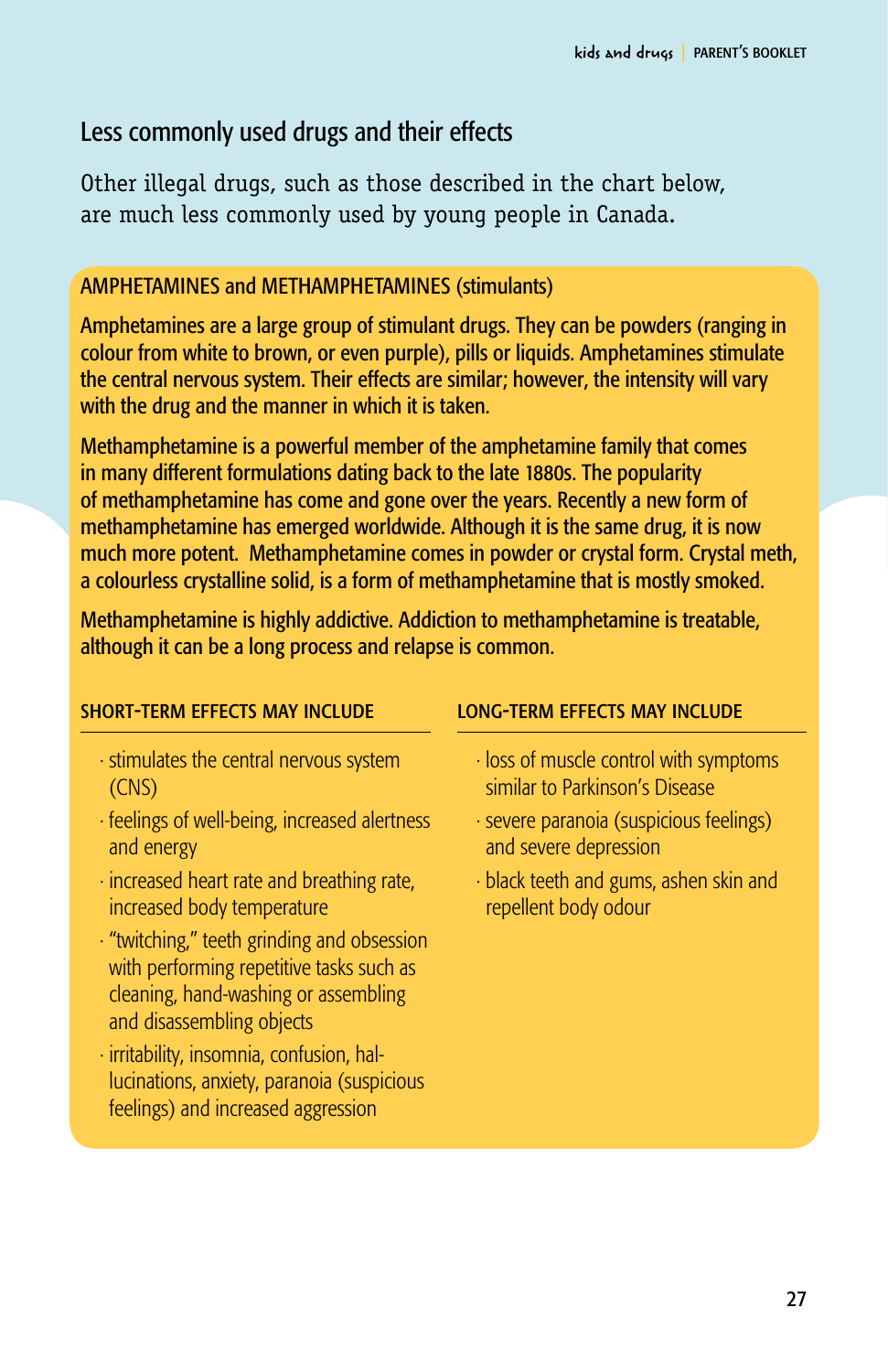#### **CLUB DRUGS**

The most commonly used club drugs at the time of publication are ketamine (Special K), GHB, methamphetamine and ecstasy. It is important to know that the so-called club drugs are not just confined to the dance club scene. The dangers of these drugs include a strong likelihood that they have not been properly manufactured, and in the case of GHB and ecstasy, the fact that they cannot be safely used in combination with alcohol.

Ketamine is used as an anesthetic in medicine and by veterinarians as a tranquillizer on large animals. It is similar to PCP (angel dust) and creates a dissociative effect, causing the user to experience loss of identity and distorted perception of time. The user can also suffer from hallucinations and exhibit psychotic behaviour.

| <b>SHORT-TERM EFFECTS MAY INCLUDE</b>   | <b>LONG-TERM EFFECTS MAY INCLUDE</b> |  |
|-----------------------------------------|--------------------------------------|--|
| · feelings of relaxation and sedation   | $\cdot$ addiction                    |  |
| at higher doses, distorted perceptions, | · (in high doses) delirium, amnesia, |  |
| confusion and blackouts                 | high blood pressure, depression and  |  |

GHB, a sedative hypnotic originally developed as a sleep aid, is an odourless and colourless liquid mixed in water or provided in the form of a white powder. Effects are felt in about 10 to 20 minutes and can last up to four hours. GHB makes the user feel very drunk but is out of the system in 24 to 48 hours.

#### short-term effects may include

· feelings of relaxation and happiness, and increased sociability (similar to the effects of alcohol)

#### long-term effects may include

- · (in high doses) dizziness, drowsiness, nausea, vomiting, headaches, loss of consciousness, loss of reflexes, impaired breathing and even death
- · physical dependence

breathing problems

very uncoordinated

· becoming withdrawn, paranoid and

· withdrawal symptoms such as insomnia, anxiety, tremors and sweating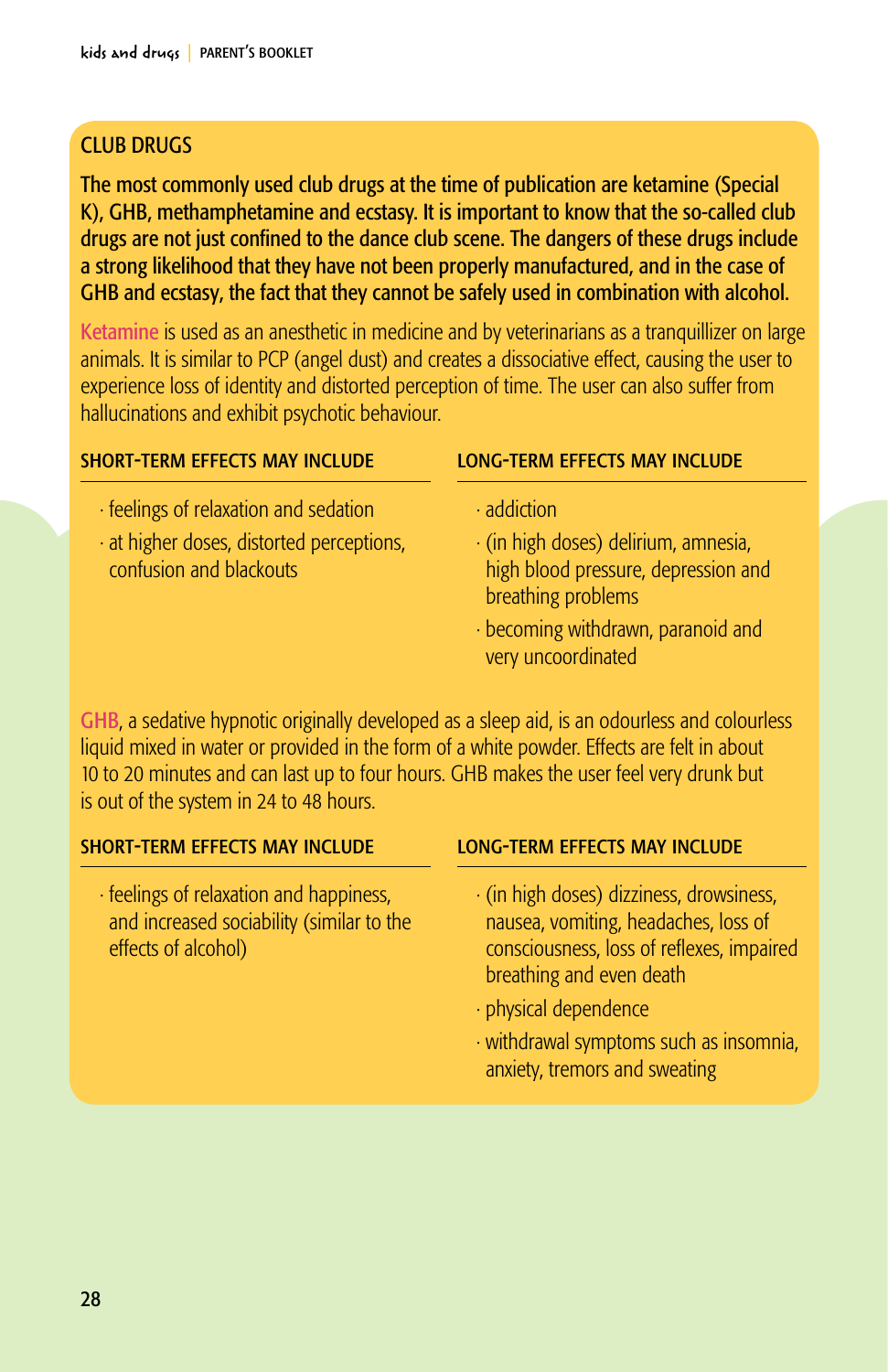Ecstasy is a powerful stimulant that is chemically related to methamphetamine. "E," as it is known, is almost always found in tablet form and is taken orally. Ecstasy has a euphoric effect and raises the energy level of the user, which makes it attractive to the dance culture. It also has some hallucinogenic effects. Ecstasy is sold in coloured tablets that are usually imprinted with some form of caricature or logo. This is a marketing technique used to attract youth. Unfortunately, users may mistakenly view these drugs as being safe because they come in the form of pills or tablets. It is very rare to find a pure ecstasy tablet for sale. It is more common to see other less expensive drugs such as methamphetamine, ketamine or GHB contained in a single tablet. This places the user at risk of a potentially dangerous drug interaction.

#### short-term effects may include

- · feelings of euphoria, pleasure, empathy and sociability, but also confusion, depression, sleep problems, anxiety and panic attacks
- · blurred vision, nausea, muscle tension, teeth grinding
- · faintness, chills, sweating; increased heart rate and blood pressure, elevated body temperature
- · (in high doses) distortions in perception, thinking and memory, as well as hallucinations
- · death from dehydration and hypothermia in the context of raves or dances

- · weight loss
- · irreversible brain damage with symptoms similar to the early onset of Alzheimer's disease
- · flashbacks, paranoia (suspicious feelings), depression and psychosis (severe mental illness)
- · liver damage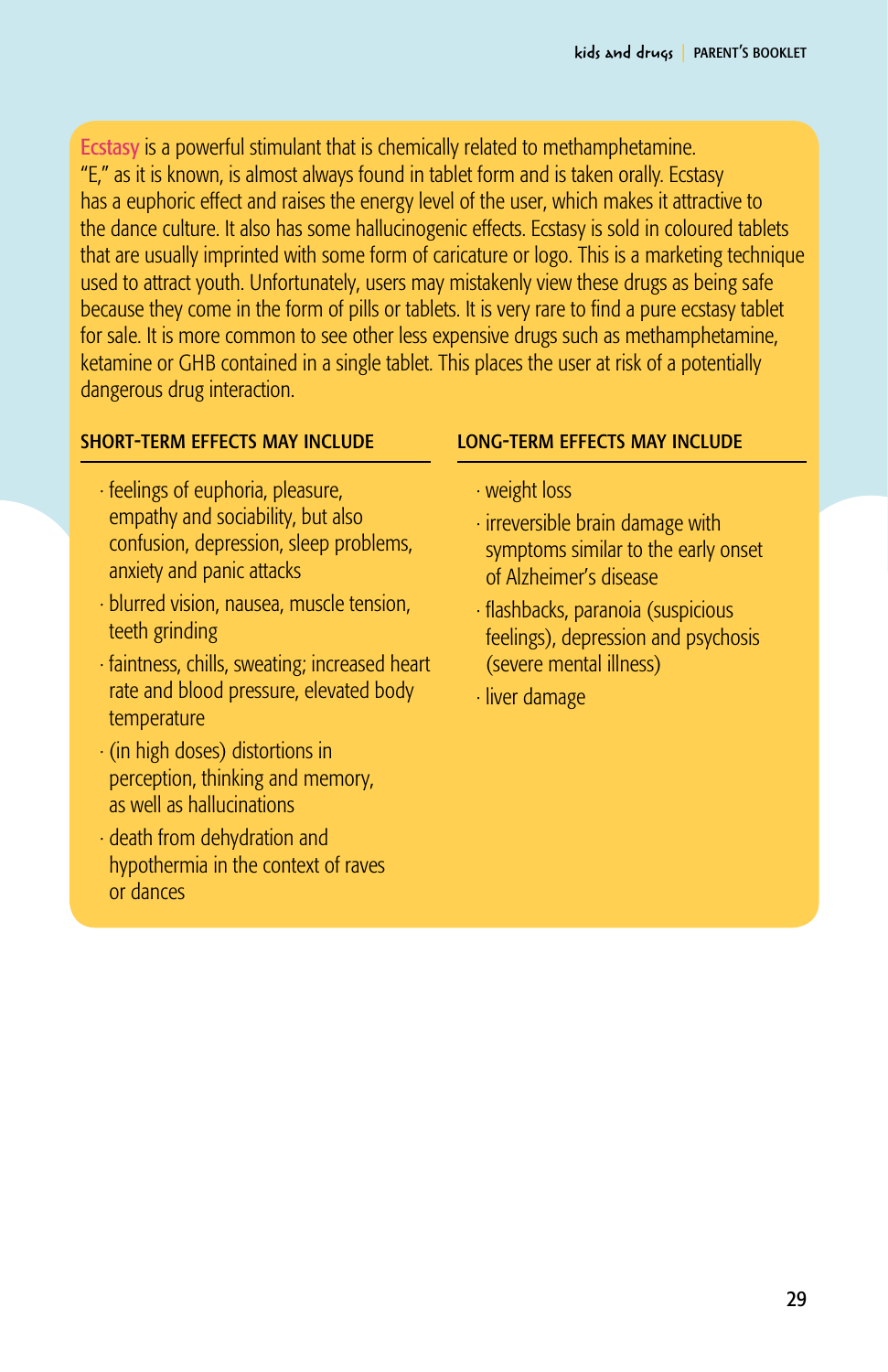#### **HALLUCINOGENS**

Hallucinogens, the best known of which is LSD, are drugs that act on the central nervous system to greatly affect the way one feels and thinks. These drugs typically take the form of tablets or capsules containing powder of any colour but can also be in the form of magic mushrooms (psilocybin).

#### short-term effects may include

- · mood swings from euphoria to sadness or fear, and back again
- · changes to the senses (the way you see, hear, taste and touch) and hallucinations (at higher doses)
- · increased heartbeat and blood pressure, dizziness, upset stomach, numbness of the mouth, nausea, anxiety and shivering

#### long-term effects may include

- · flashbacks
- · psychosis (severe mental illness) in vulnerable users
- · possible psychological dependence in chronic users

#### SOLVENTS/INHALANTS

Common household products such as quick-drying glues, gasoline, nail polish remover, paint thinner and cleaning fluids contain solvents that are commonly abused. Gas propellants in aerosol products like hairsprays and air fresheners are also inhaled.

#### short-term effects may include

- · euphoria, dizziness, numbness and weightlessness
- · decreased motor coordination, muscle weakness, slowed reflexes, impaired judgment, visual impairment, ringing in the ears
- · bloodshot, watery eyes
- · increased heart rate, irregular heartbeat, headaches
- · sneezing, coughing, nasal inflammation, respiratory depression, nausea, vomiting and diarrhea
- · (if inhaled for a long period of time) coma or seizures, unconsciousness and brain damage
- · death from asphyxiation (suffocation)

- · psychological problems such as apathy, mood swings, depression and paranoia (suspicious feelings)
- · blood abnormalities and damage to the liver, kidneys, lungs and heart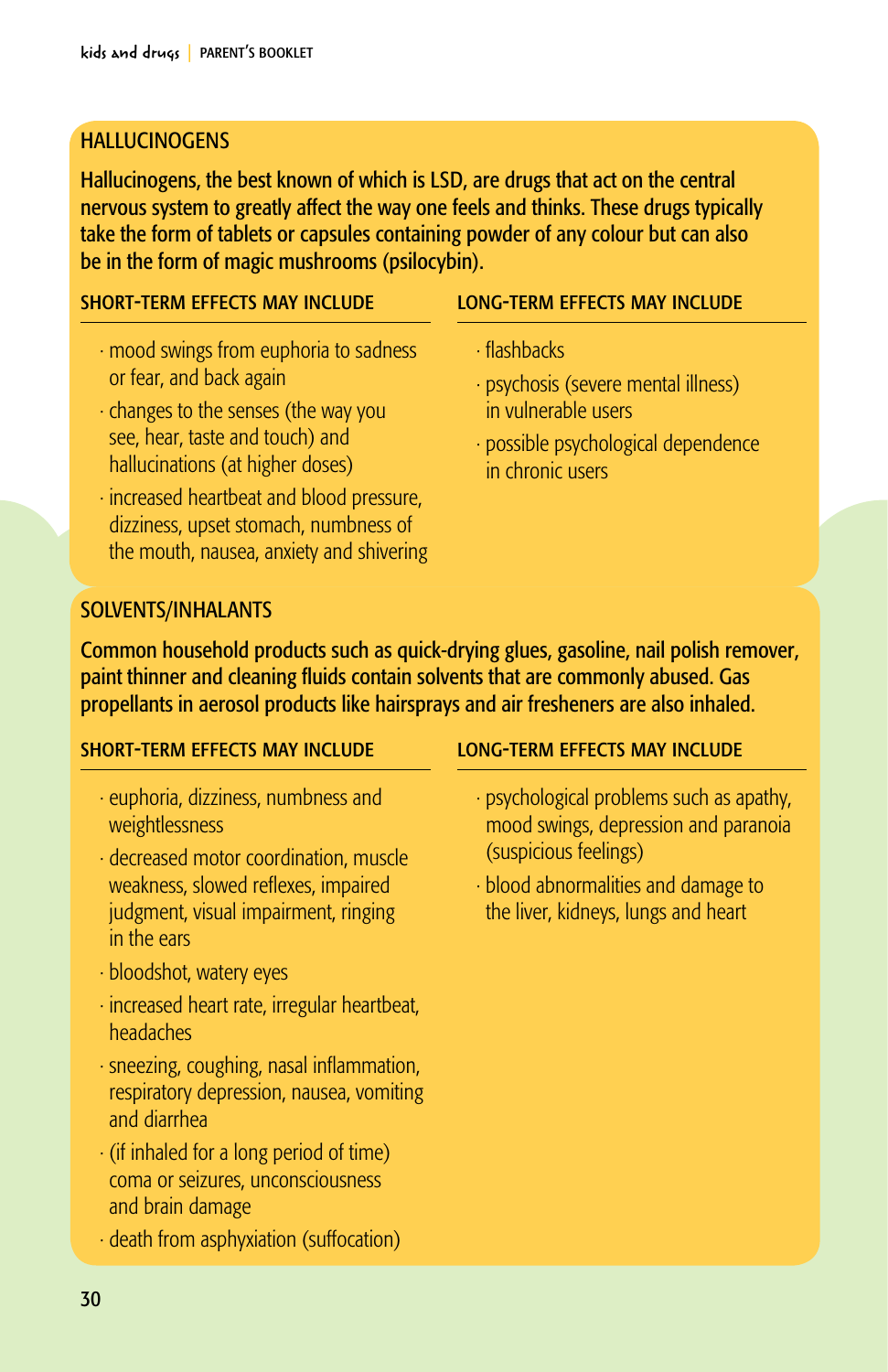### **COCAINE** (stimulant)

Cocaine is a fine, white crystalline powder, often diluted with other substances, that is sniffed, smoked or sometimes injected. It comes in two forms: 1) cocaine hydrochloride, a drug that is sniffed in powder form, and 2) crack cocaine, a cocaine-based substance that is smoked.

#### short-term effects may include

- · a sense of excitement, extra energy and confidence, and an elevated tolerance for pain
- · decreased appetite, dilated pupils, sweating and paleness
- · increased heartbeat and breathing

#### long-term effects may include

- · chronic snorting causes runny or bleeding noses and holes in the barrier separating the nostrils
- · depression, restlessness, sleeping, eating and sexual problems
- · chronic, heavy cocaine use can cause severe psychiatric disorders

#### HEROIN (depressant)

Heroin is a drug derived from morphine, which is derived from the opium poppy. It is most often injected but can also be sniffed, smoked or swallowed.

#### short-term effects may include

- · an intense feeling of well-being or euphoria, numbness and pain relief
- · nausea, vomiting and severe itching
- · "nodding" or alternating between a wakeful and drowsy state
- · overdose is a common cause of death

- · collapsed veins and risk of contracting hepatitis, HIV and other infections from the use of needles
- · malnutrition, chronic constipation
- · addiction can lead to serious personal problems often involving crime, theft and poverty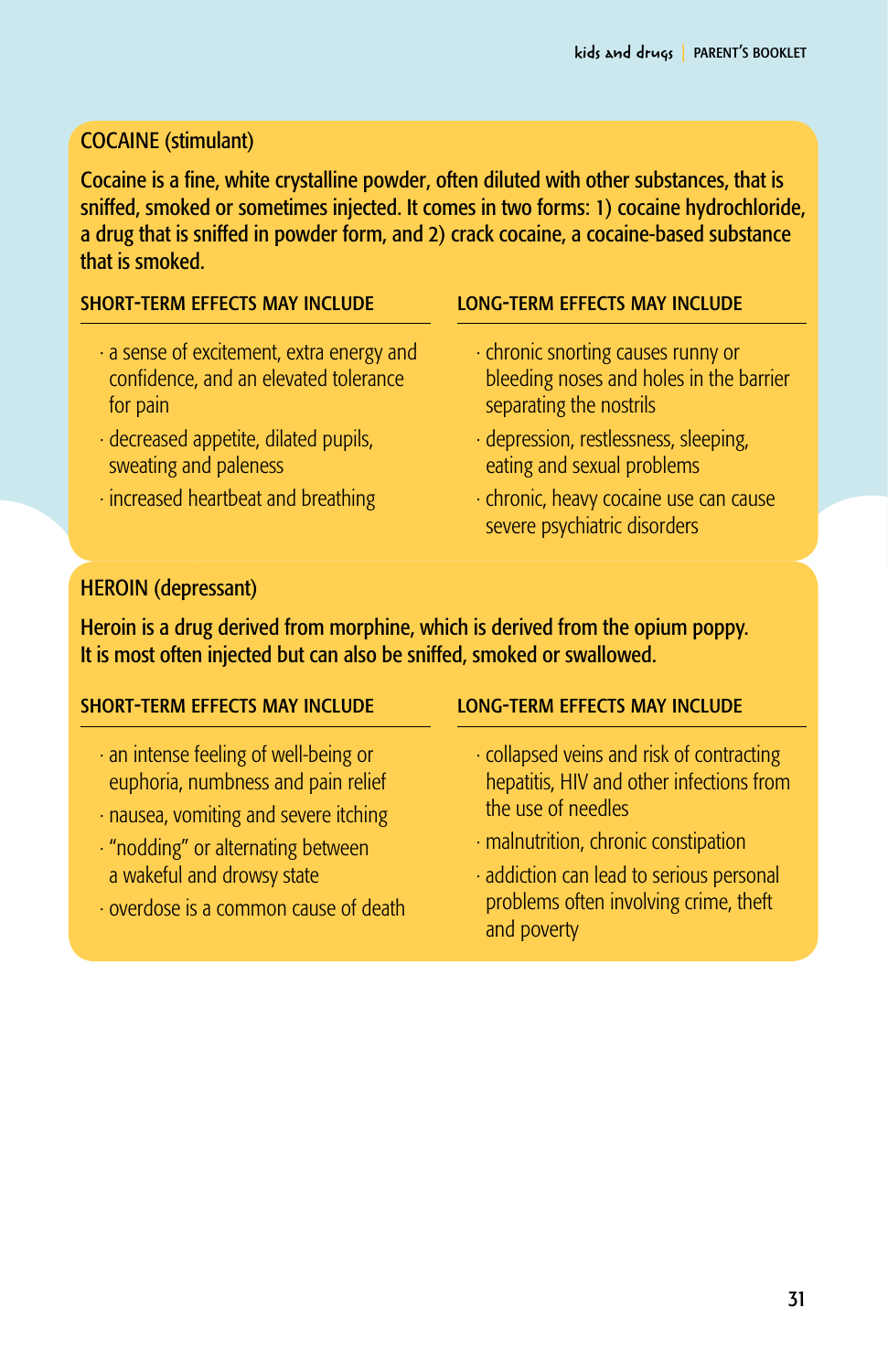# Prescription drugs

Improper use of prescription medications and over-the-counter preparations is a serious concern. Many prescription drugs are powerful, and some can be addictive. The results of misusing these drugs, especially in combination with alcohol or illegal drugs, could be deadly.

Our society today is used to taking medications to make us feel better. Children see this, and can develop the attitude that "pills are OK because they make us feel better" or "medicine can't be bad for us." (This may also be one reason club drugs like ecstasy are often made to look like pills or capsules.)

It is important to have an open discussion with your child about the harm that can come from improper use of these medications. There are some standard safety practices that can help keep them safe:

- Always read and understand all warnings and instructions for medications. Take only as directed by your doctor.
- Younger children should never take medication without supervision by a parent or doctor.
- Never share your prescription with anyone.
- Never accept medication from anyone else. A pill make look safe, but you have no idea what it truly is or how your body may react to the ingredients. There is a great risk of allergic reaction or drug interaction that could be deadly.
- If you are not sure or have questions, ask your doctor or pharmacist.

# Risks of drug use

The World Health Organization has identified substance abuse as a major health risk that can directly cause illness or even death as well as contribute to risky behaviour and harmful outcomes such as unsafe sexual practices, accidents, violence and loss of productivity.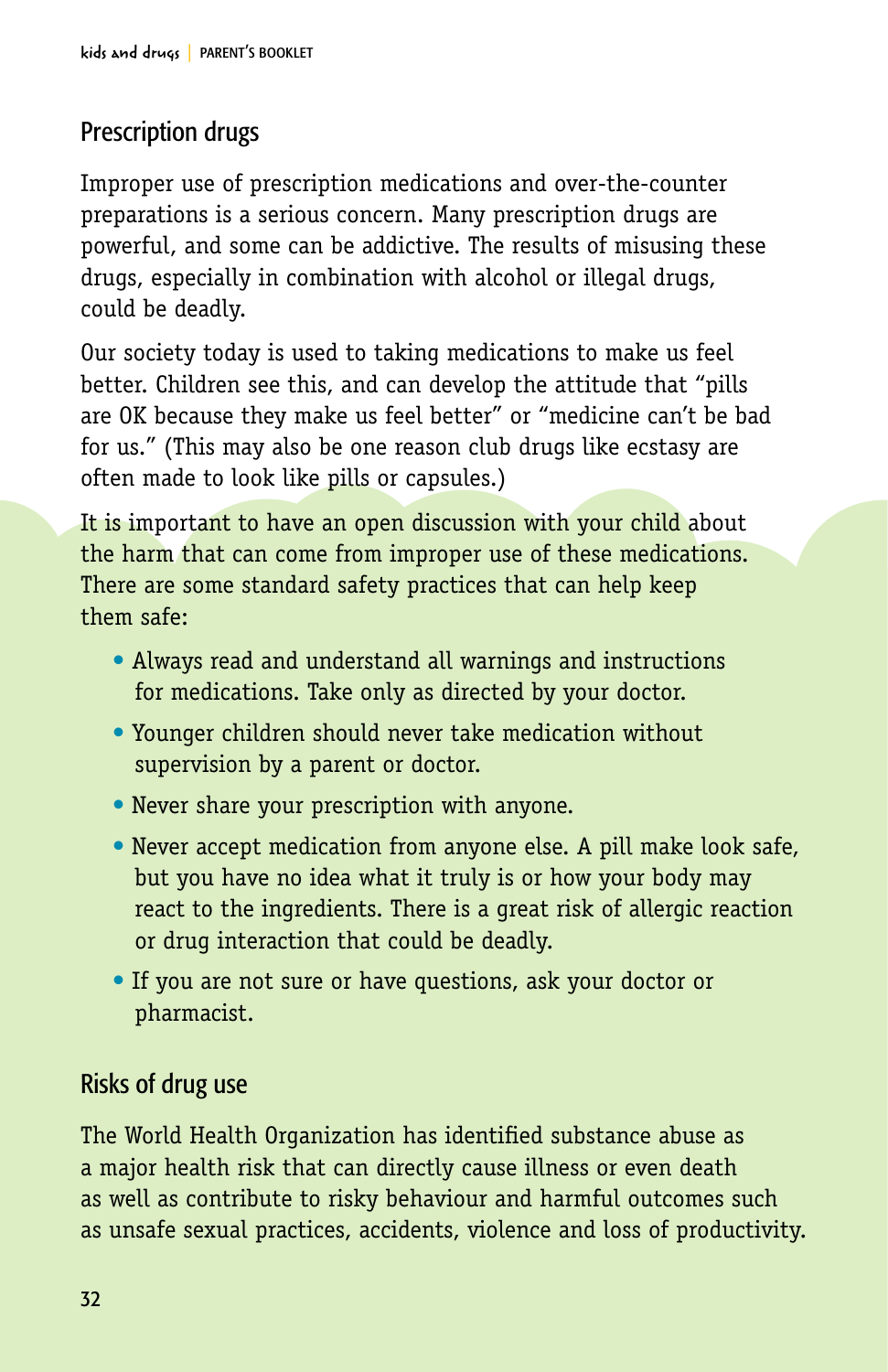### **Risks to mind and body**

- People who misuse or abuse drugs tend to be sick more often, less coordinated and more prone to accidents.
- Street drugs pose a physical threat as well as a legal one, in that there are no controls on the quality, content, safety or strength of drugs being sold this way.
- Drugs can cause extreme mood changes, confused thinking, poor judgment and other problems with a person's mental health.
- In extreme cases, users can develop personality disturbances, learning problems, memory loss and addiction. A significant number of drug users die each year.

### **Risks to family, friends and community**

- Drugs can strain social relationships, putting life at home, school and work at risk.
- Drug use may lead to early sexual activity, unplanned or unwanted sex, and other risky behaviour.
- The need to support an addiction can lead to crime.
- Illegal sale or possession of drugs can dramatically affect a young person's future. Drug users may be expelled from school. If charged and convicted, they will have a criminal record that may present problems in the future with potential employers or when travelling out of the country, etc.
- Drug use can affect the health and safety of a young person's friends and siblings, for example, if they drink and drive, or smoke around others.
- Meeting the demand for drugs also creates social problems. For example, children whose parents are involved in the production of drugs are at risk.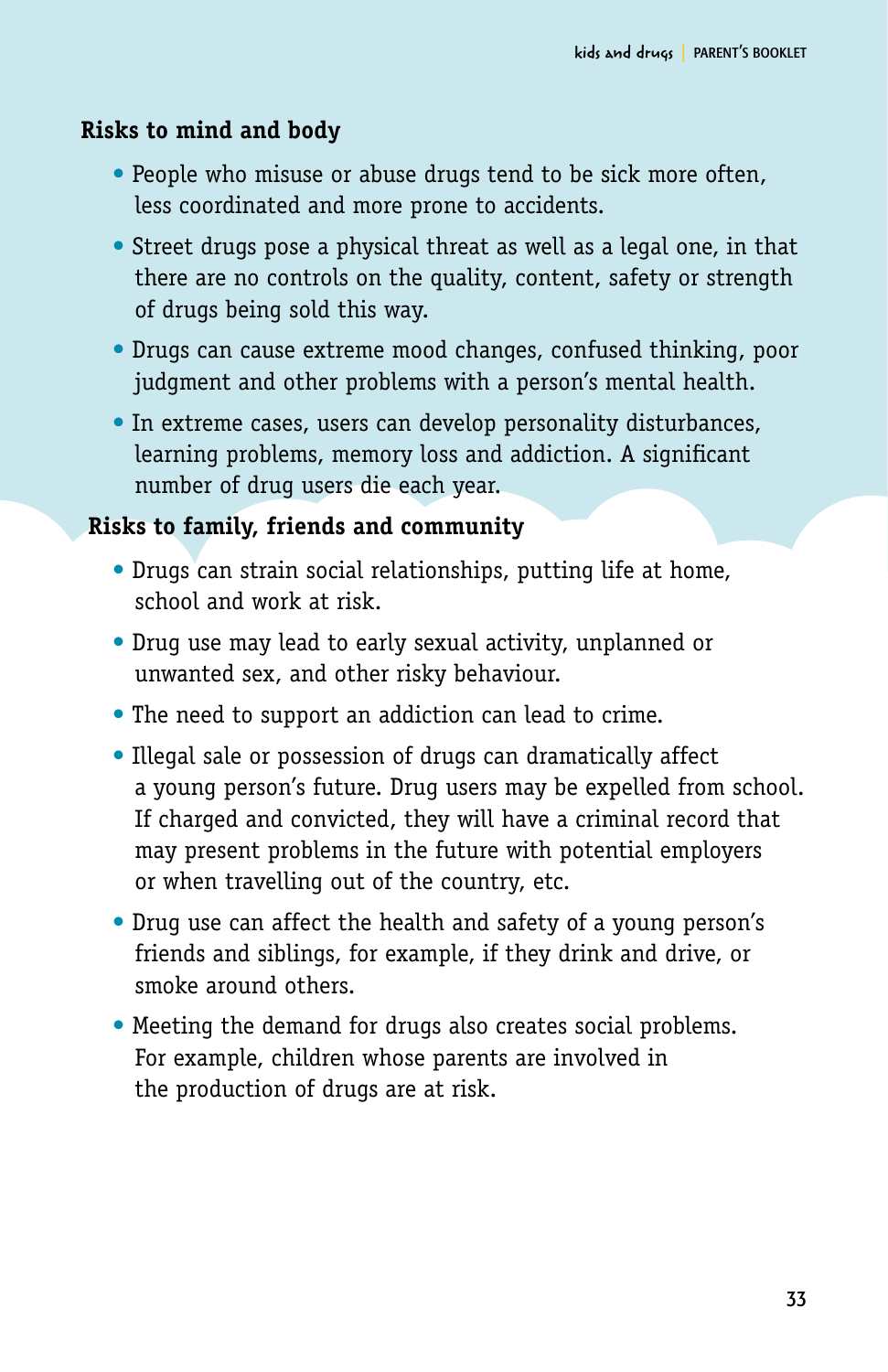# Reasons young people might use drugs

Young people who use drugs may do so because they

- are curious about the effects and want to try experiencing the "high"
- want to relieve boredom or seek out a new risk
- think it is something to do for fun or to be cool
- are influenced by their friends and want to fit in
- have a risk-taking personality
- need to relieve stress or escape from painful feelings
- are motivated by rebellion, or have difficulty dealing with feelings or aggression
- are trying to get their parent's attention
- lack self-confidence or have learning difficulties
- are trying to relieve physical pain

Each case is unique. Some young people might use drugs for one of the reasons listed above. Others may be responding to a combination of several different issues or problems.

The reasons for using drugs can be temporary. A child may use drugs to cope during a crisis or while going through a difficult time and then stop when the problems get resolved or go away. They may

experiment once or twice and decide that the experience is not for them. Or they may use drugs over a longer period of time. The risk of developing a dependency increases the more that a young person begins to rely on alcohol or drugs to help manage their emotions or experiences.

# **Something to think about.**

*Are any of the issues listed above likely to affect your child? If you can identify specific areas of risk, you may wish to discuss them with your child.*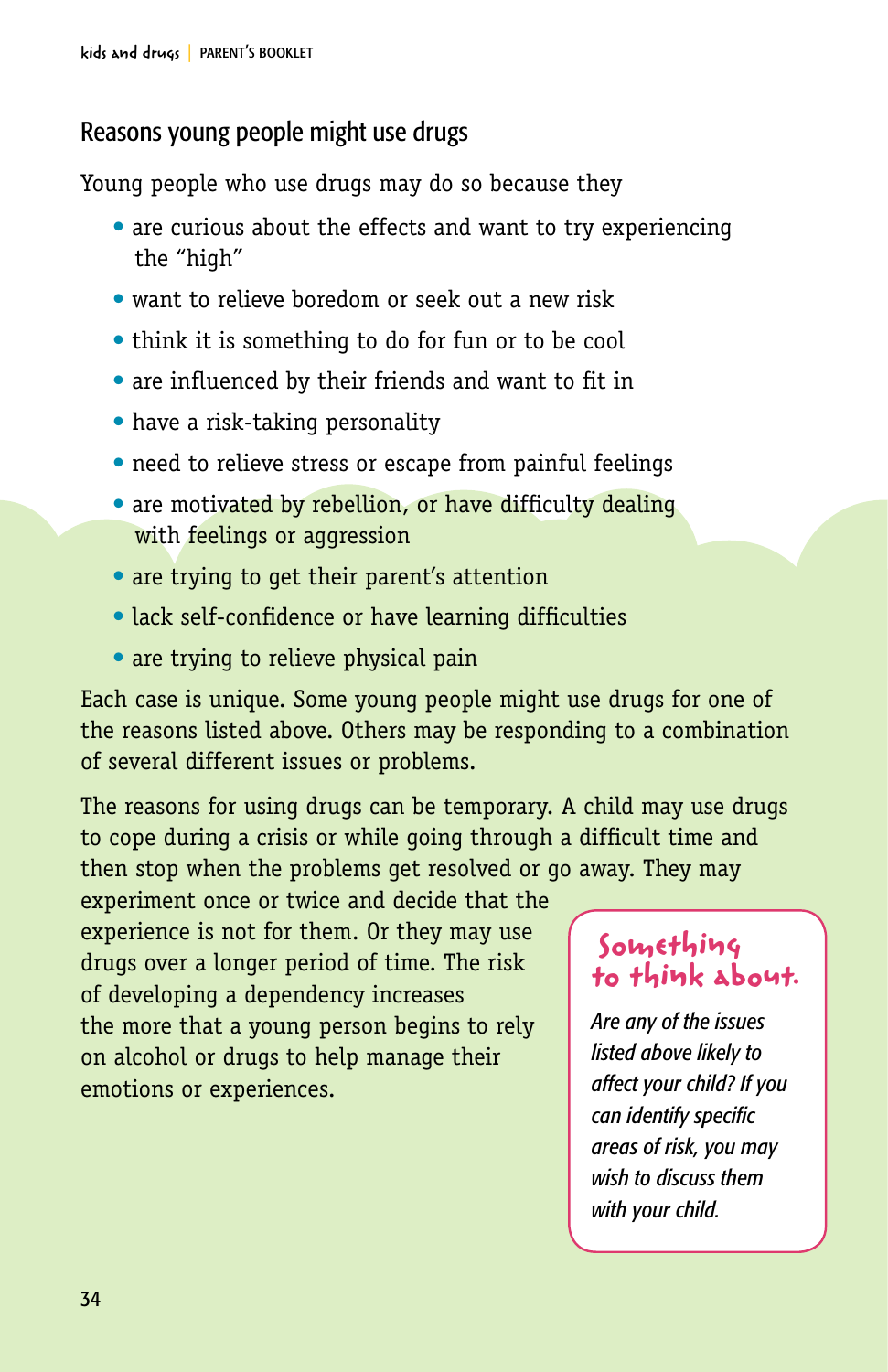## Signs and symptoms that may indicate drug use

A combination of several of the following signs is a good indication that something is wrong. If you observe several of the following signs, consider taking your child to see a medical doctor or counsellor. If your child demonstrates certain signs and symptoms that suggest drug use, be aware of other possible explanations and avoid jumping to conclusions.

### **At home**

- changes in sleeping and eating patterns: insomnia, napping at inappropriate times, fatigue, sudden increase or decrease in appetite
- changes in physical appearance: red or watery eyes, pupils dilated or constricted; runny or irritated nose; coughing; headaches; slurred speech; less care given to grooming; weight loss
- significantly increased use of strong cologne, mouthwash or eye drops
- changes in emotions and behaviour: moodiness, depression, hostility, hypersensitivity, lying, secretiveness, giggling for no apparent reason
- difficulty following instructions or concentrating, showing confusion
- avoiding contact with you: going straight to their room or the bathroom when arriving home
- excessive secrecy or "guarded" behaviour (for example, always leaving the room to take calls on their cell phone or quickly shutting down e-mail or instant message accounts when you enter the room)
- possession of drug paraphernalia, and presence of strange odours or cover-up odours
- over-the-counter drugs disappearing from the family's medicine cabinet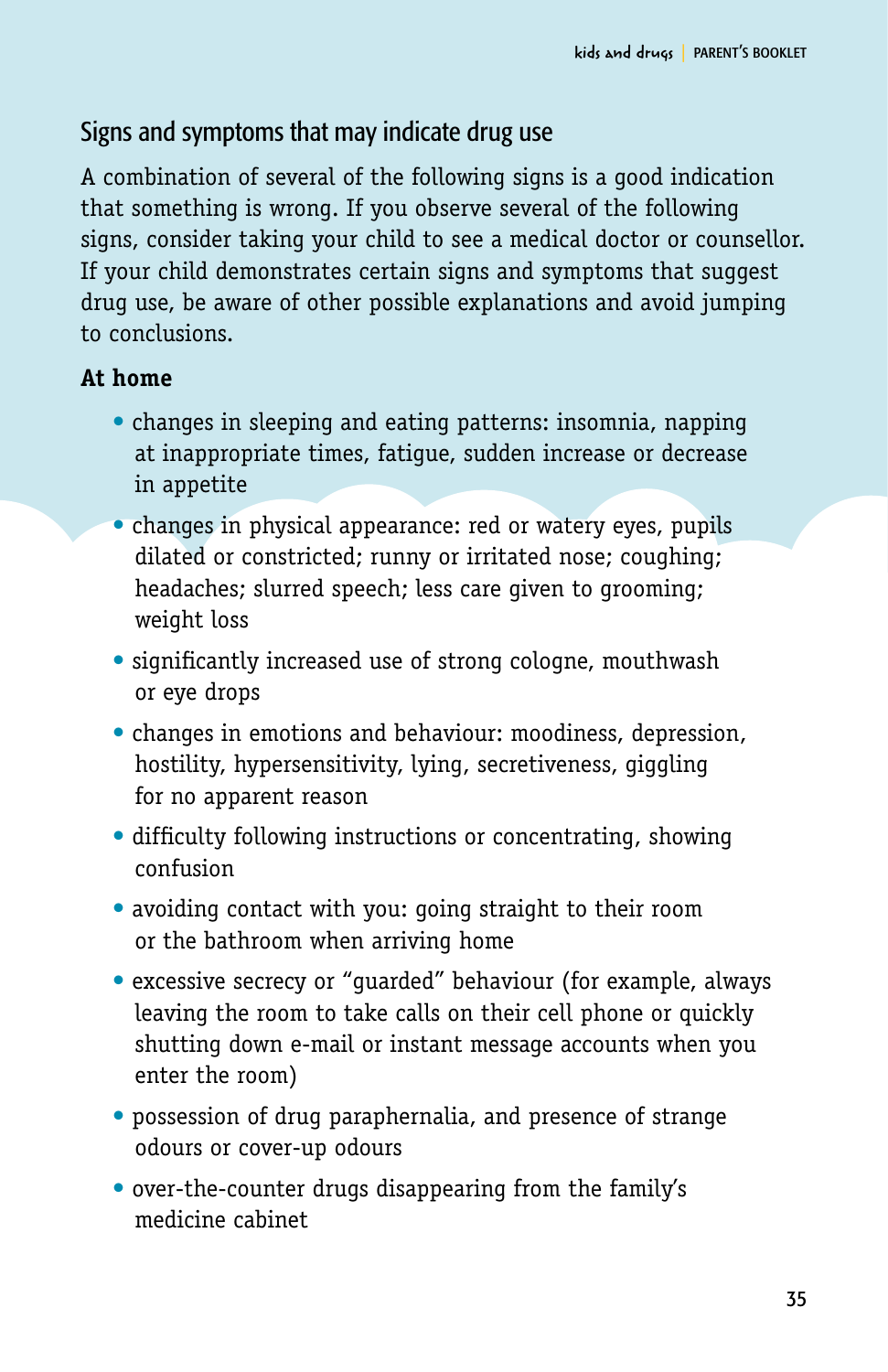### **School, friends and extracurricular activities**

- changes in school performance: lower grades, lateness, absenteeism, discipline problems
- loss of interest in sports, hobbies and activities that the young person previously enjoyed
- presence of new or different friends, including friends who are reluctant to meet parents
- defending a known drug user
- requests for more spending money
- seem to have increasing amounts of unaccountable money of their own
- receiving expensive gifts from friends

*If you suspect that your child is using alcohol or other drugs or you see a pattern of change in their behaviour that concerns you, talk to them. Tell them you are concerned and explain why. If drug use ends up being the problem, help is available. And remember, as a parent, you can see a counsellor yourself to help you figure things out and find new ways of reaching your teen. Talk to an addictions or mental health counsellor, your family physician or a member of the clergy for help and support as well as advice on programs and resources in your area.*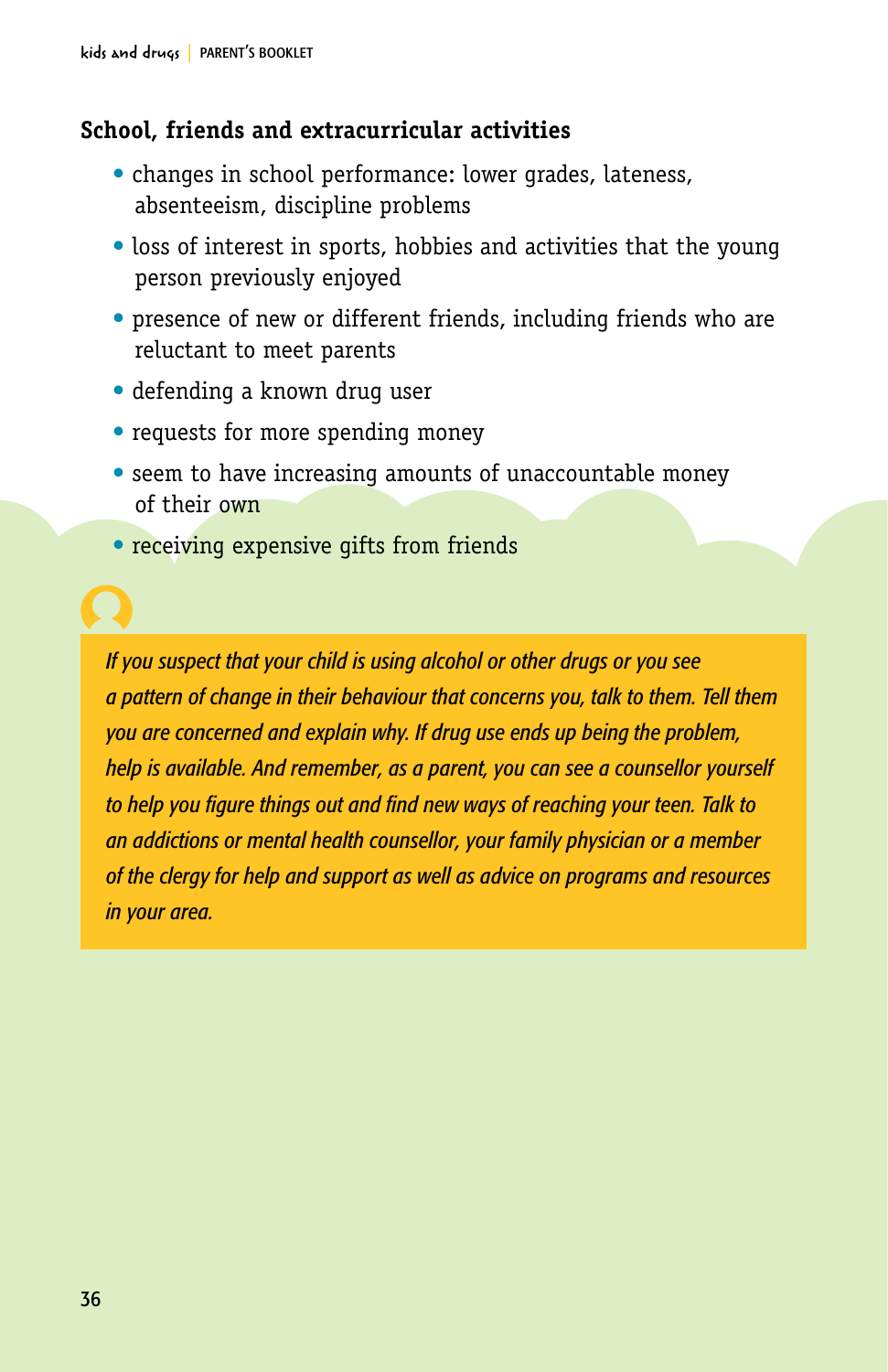# What next? Creating a personal action plan

Consider making definite plans to follow up on items raised in this booklet that are a concern for you and your family. To be most effective, keep your list of plans short and focus on small steps that you can realistically achieve within the next several months.

# **Something to think about**

*Are there books you want to buy or borrow from the public library? Research you want to do on the Internet? Questions you want to ask a medical doctor, counsellor or teacher?* 

*Would you like to change something about yourself in order to become a more positive role model?*

*Is there a risk factor you could reduce for your child, or a protective factor you could enhance? For example, do you want to help your child get involved in positive activities such as sports or to be more successful at school?*

*Could you improve your relationship with your children by improving your communication skills? For example, do you need to practise active listening?*

*Could you tell your children more often what you appreciate about them? Or give them more responsibilities?*

*Do you have rules and consequences in your home? Does everyone in the family understand them? Are your rules and consequences due for review and change?* 

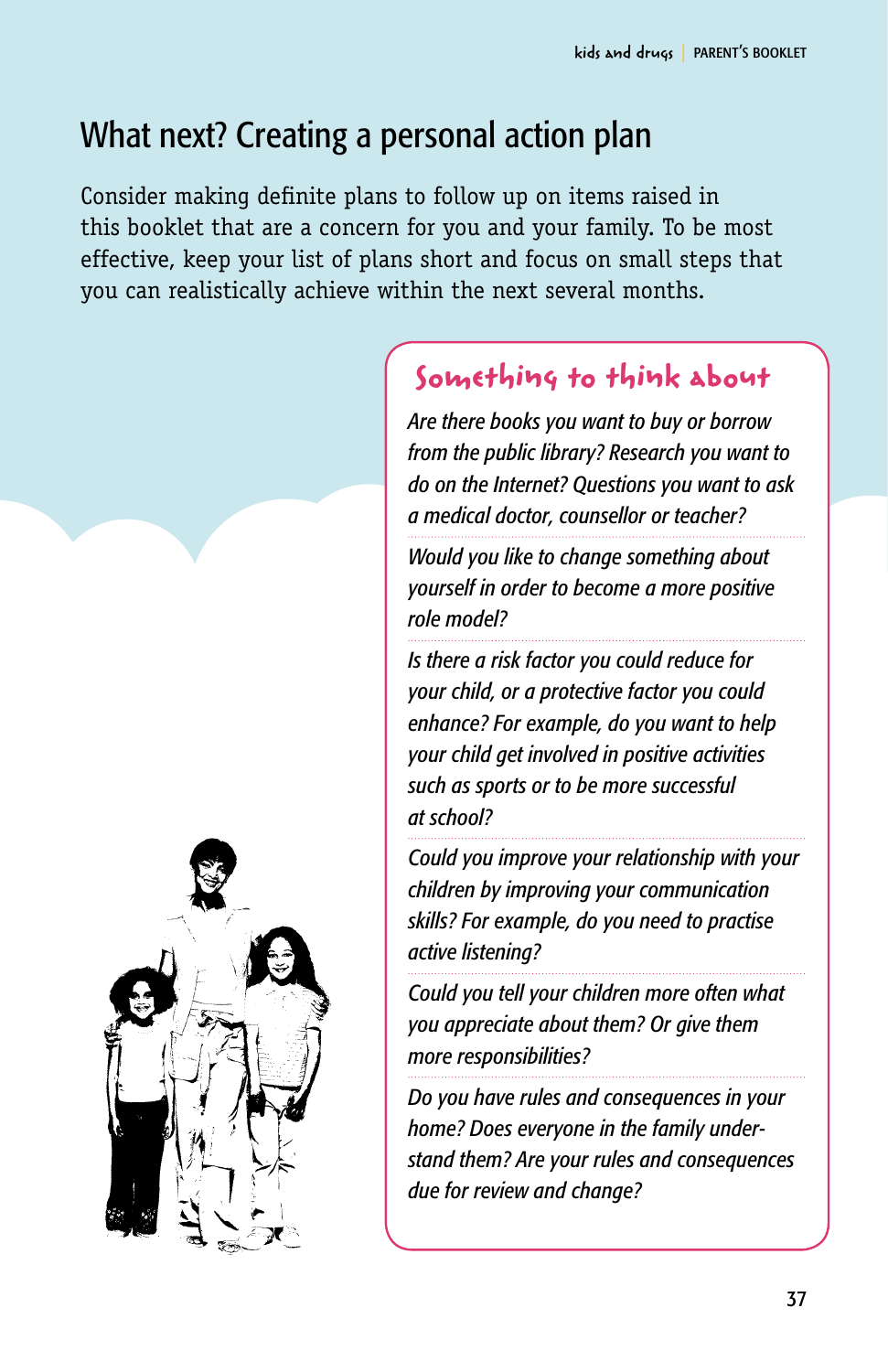# My personal action plan

| Date. |  |
|-------|--|
|       |  |
|       |  |
|       |  |
|       |  |
|       |  |
|       |  |
|       |  |
|       |  |
|       |  |
|       |  |
|       |  |
|       |  |
|       |  |
|       |  |
|       |  |
|       |  |
|       |  |

Review and update your personal action plan regularly, as your children grow and change.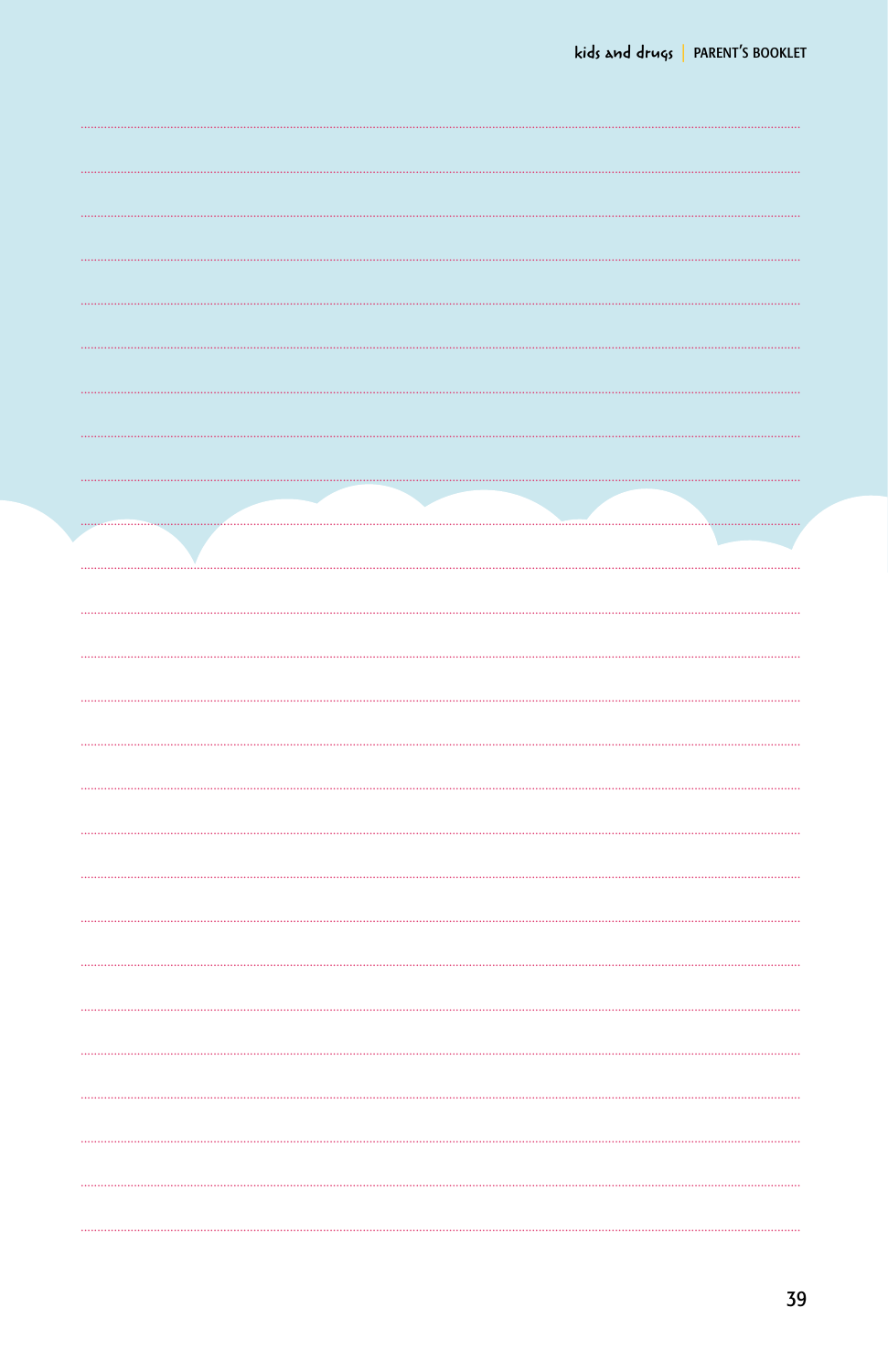# **Glossary**

# In this booklet:

Parent refers not only to natural parents but also to the wide variety of people who take on a parental role and are responsible for raising children: legal guardians, grandparents, older siblings and others. Approximately half of Canadian children are not in a traditional family.

Drug refers to a substance other than food that is taken to change the way the body or mind functions, including medicines, legally available drugs such as tobacco and alcohol, and illegal drugs.

## Other definitions of terms used in this booklet:

ADDICTION. A person depends so strongly on a drug or an activity that they continue the behaviour even when it is hurting themselves or others.

CONSEQUENCES. The results or effects of an action or condition. For example, breaking the family's rules will have consequences, such as being grounded for a week.

DEVELOPMENTAL ASSETS. Concrete, common sense, positive experiences and qualities essential to raising successful young people. These assets have the power to influence choices young people make and help them become caring, responsible adults.

PROTECTIVE FACTORS. Life events or experiences that protect against the development of problem behaviour such as drug abuse.

RISK FACTORS. Life events or experiences that are linked with an increase in problem behaviour such as drug abuse.

VALUES. Beliefs about what is valuable or important in life.